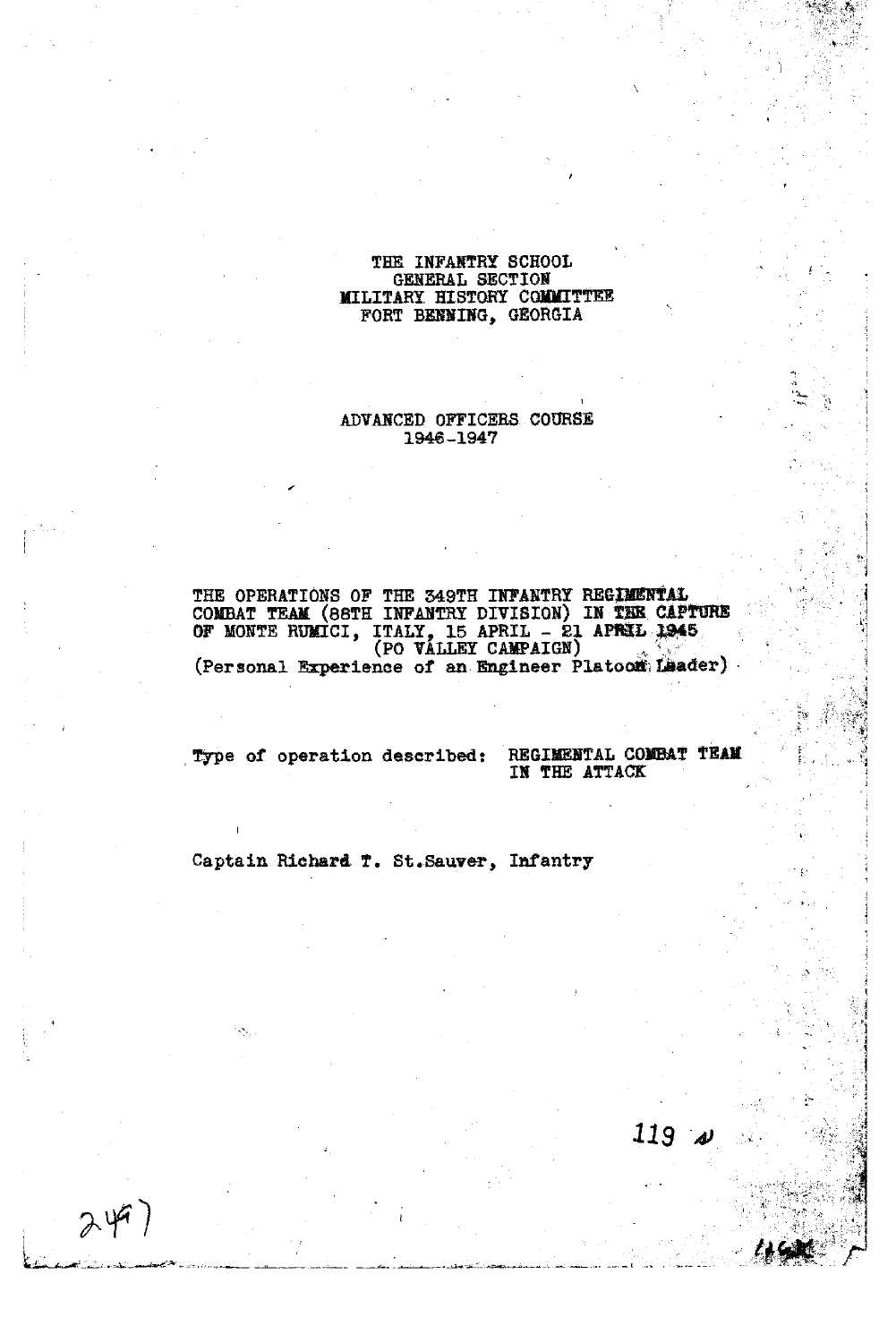# TABLE OF CONTENTS

| TABLE OF CONTENTS                                                 |      |  |
|-------------------------------------------------------------------|------|--|
|                                                                   | PAGE |  |
|                                                                   | ı    |  |
|                                                                   | S    |  |
|                                                                   | 3    |  |
| Enemy Positions on Furcoli Ridge                                  | 7    |  |
| The 349th Combat Team at Monzuno 12 April 1945                    | 8    |  |
| $D$ -day, H-hour, 15 April 1945                                   | 8    |  |
| Supporting Engineer Operations 15-17 April                        | 10   |  |
| The 349th Infantry in the Capture of<br>Furcoli Ridge 17-18 April | 12   |  |
| Analysis and Criticism                                            | 15   |  |
|                                                                   | 17   |  |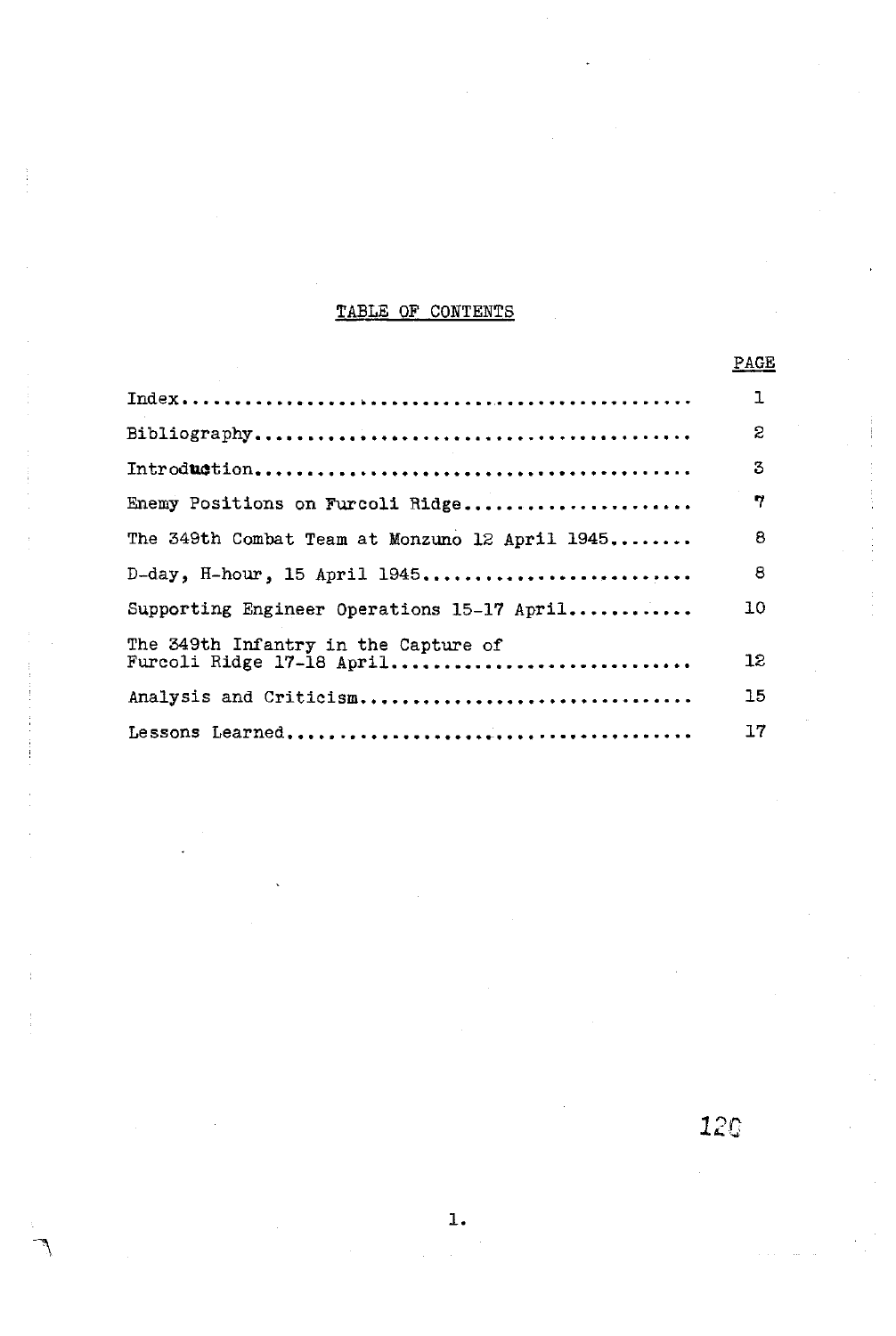# BIBLIOGRAPHY

| A-1  | Fifth Army Ordnance Operations--Po Valley Campaign                                           |
|------|----------------------------------------------------------------------------------------------|
| S-A  | Field Artillery Journal--July to December 1945                                               |
| A-3  | World Almanac--1946 Edition                                                                  |
| A-4  | II Corps Report of Operations 1 April--2 May 1945                                            |
| A-5  | With IV Corps in the Italian Campaign June 44--May 1945                                      |
| A-6  | Field Order #1--349th Infantry Regiment--88th Infantry<br>Division 19 April 1945             |
| A-7  | Regimental History, 349th Infantry Regiment for<br>April 1945                                |
| A-8  | Engineer Operations in the Mediterranean Theater<br>(Published by 5th Army Engineer Section) |
| A-9  | Report, Army Ground Forces Board--M.T.O. Number A-611                                        |
| A-10 | History of the 313th Engineer Combat Battalion                                               |

 $\overline{z}$ .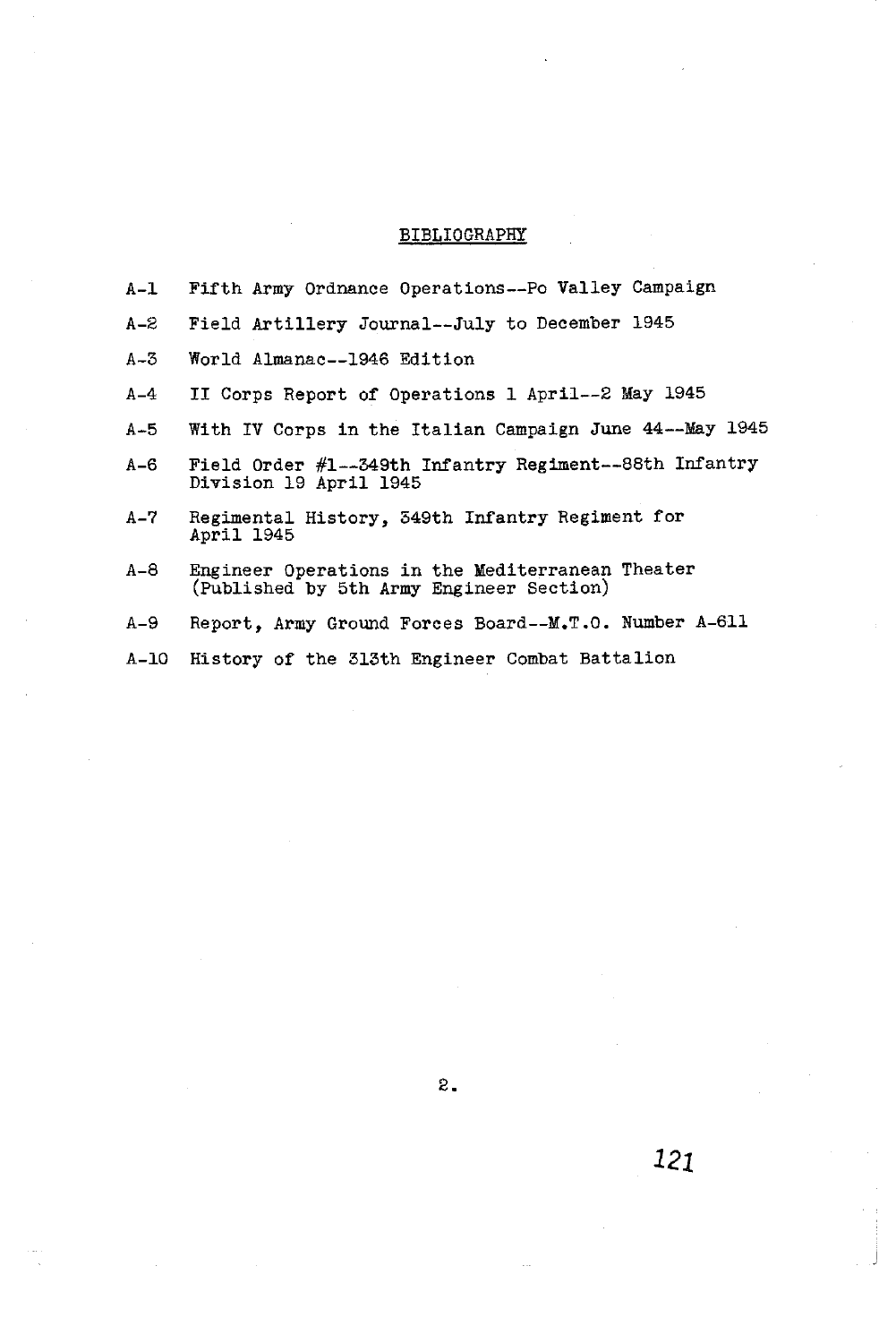THE OPERATIONS OF THE 349TH INFANTRY (88TH INF. DIV.) IN THE CAPTURE OF MONTE RUMICI, ITALY 15-21 APRIL 1945 (PO VALLEY CAWAIGN) (Personal Experience of an Engineer Platoon Leader)

#### INTRODUCTION

This monograph covers the operations of the 349th Infantry Regimental Combat Team in the capture of Monte Rumici, Italy, from the occupation of initial positions on the line of departure on 12 April 1945, to the now historic breakthrough into the Po Valley which culminated in the utter defeat of the German Armies in Italy and their consequent surrender.

In order to orient the reader properly it will be necessary to comment briefly on the general topographic and political composition of Italy itself, and also to explain the terrain conditions immediately surrounding the initial battlefield on and near the mountains of Furcoli and Monte Rumici, Italy.

The country of Italy occupies the entire peninsula that stretches from the Tyrolean and Austrian Alps southeast into the Mediterranean Sea. On the east is the Adriatic Sea, and on the south the Mediterranean Sea. On the west between the mainland and the islands of Sicily and Sardinia is the Tyrrhenian Sea with the Ligurian Sea farther to the north. The Maritime Alps in the west separate Italy from France; the Swiss Alps in the north from Switzerland; the Dolomite Alps from Austria, and the Carnac and Julian Alps form the boundary in the east from Yugoslavia. The initial action in the first phase of the Po Valley Campaign took place in the rugged mountains of the Maritime-Ligurian mass whose altitudes vary in a continuous mountain chain from three to seven thousand feet. The length of the peninsula is seven hundred and

 $122$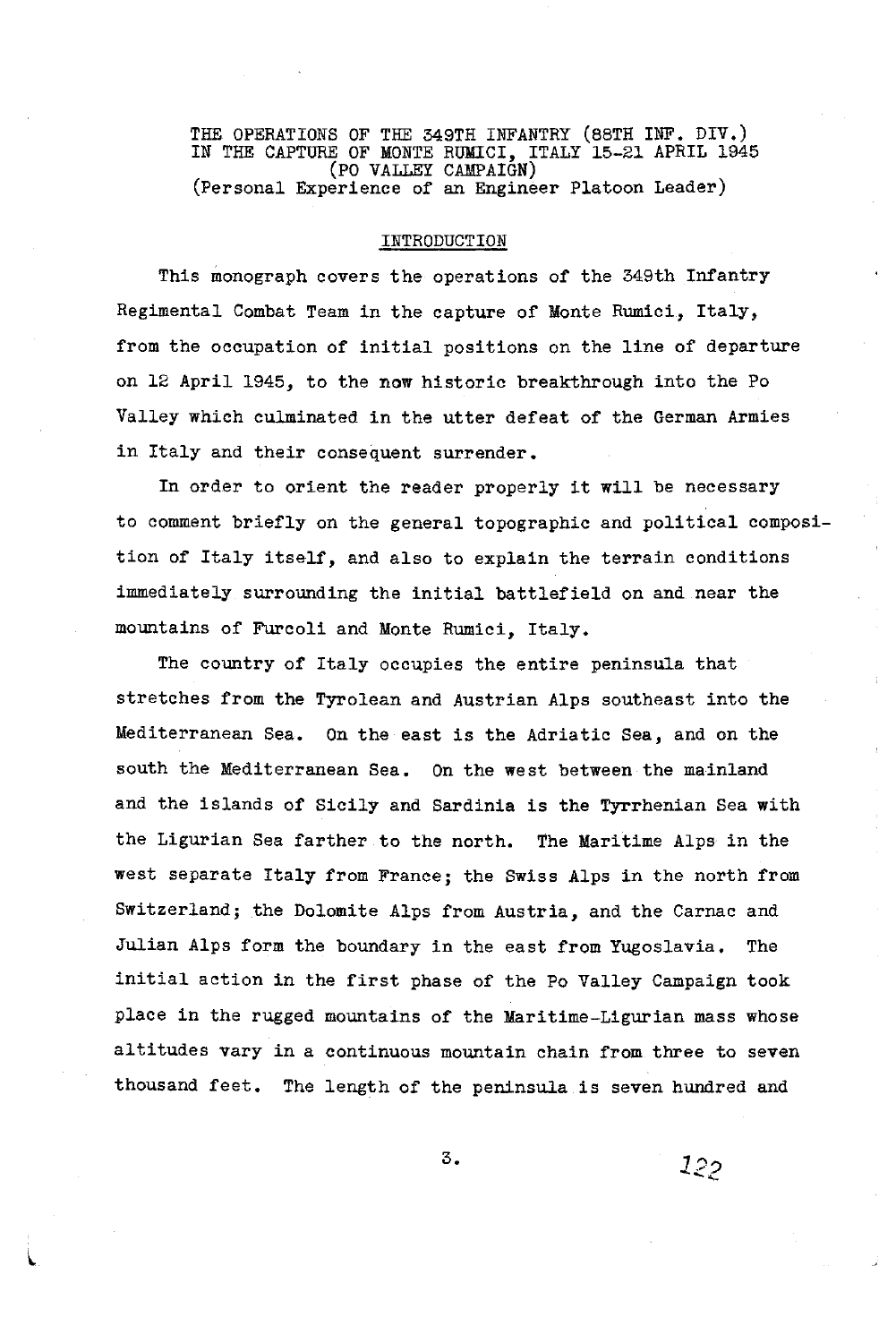sixty miles, while in width it does not exceed one hundred and fifty miles. The general average width of this peninsula is approximately one hundred miles. (1)

During the heavy allied offensives in the west beginning with the landings on the beaches of Normandy and with the Russian Armies constantly rolling over and crushing the German forces in the east it became readily apparent to the commanders of the allied forces that the twenty seven Wazi divisions in Italy would have to be either constantly engaged or decisively defeated by the cosmopolitan American Fifth Army and the polyglot British Eighth Army. This action would keep the German command from withdrawing this force and employing them against our allied offensives in either the western or eastern portions of Europe.

The entire Po Valley Campaign depended primarily upon extensive preliminary operations which were to effect the deception of the enemy, and were to obtain much needed intelligence information concerning the enemy. (2)

Prior to the spring offensive which was to take place against the German named "Genghis **Kahn** Linen extensive allied reconnaissance action took place. This reconnaissance was accomplished by artillery fire and never ending aggressive patrol action. Its purpose was two-fold with the initial mission being the taking of prisoners of war to enable G-2 to establish enemy unit identification. The secondary purpose of this ever constant reconnaissance was to test the combat attitude of the enemy, and also to secure information as to the strength of his defensive positions. One of the main raids of this type in the entire I1 Corps sector was of reinforced rifle company strength led **by** Captain Paul Behnke of the 2nd Battalion,

(1) A-3, page 355. (2) **A-4,** page 1.

123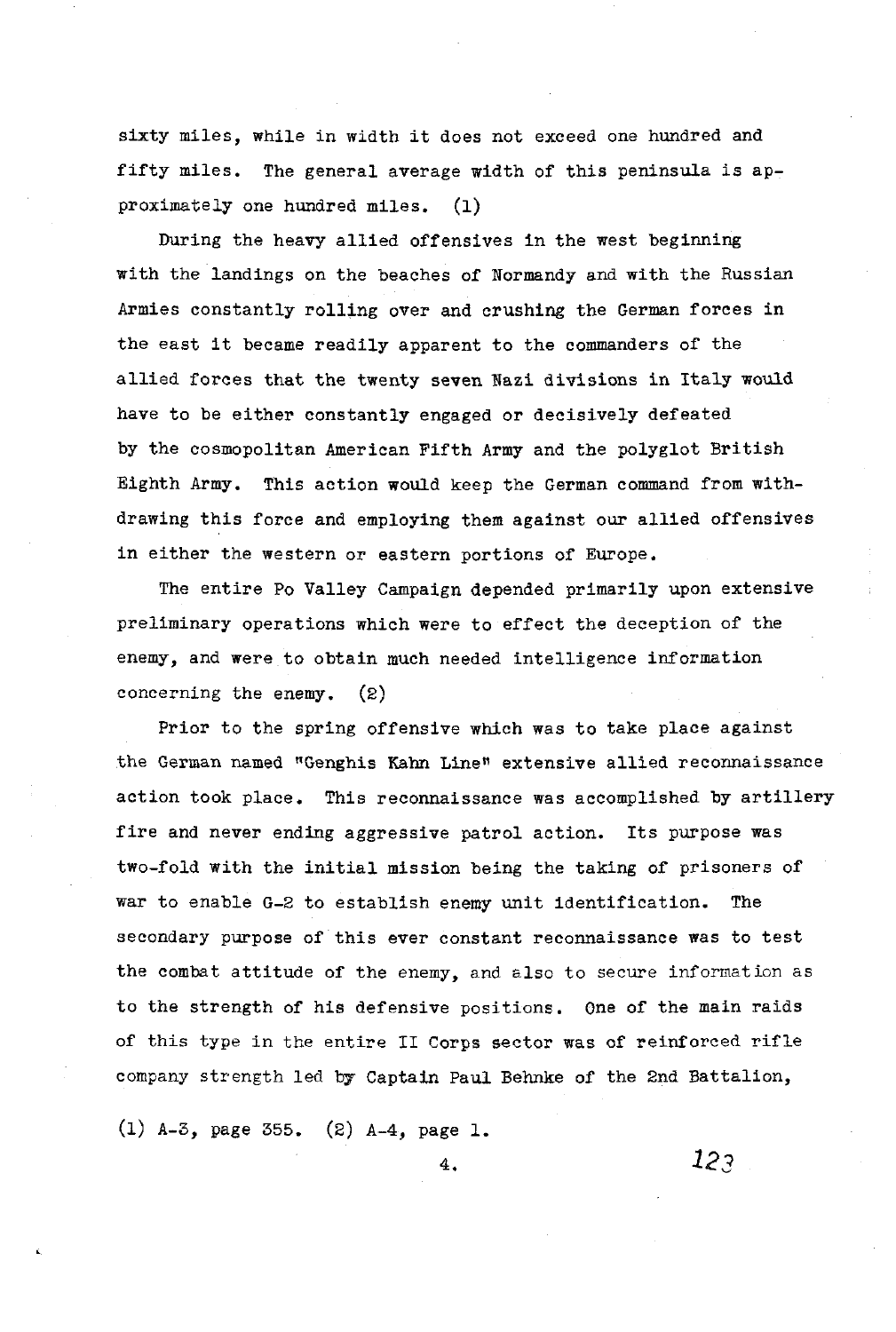349th Infantry Regiment. This raid was made against strong enemy resistance in the destroyed village of Di Soto which was a defensive anchor on the Monte Rumici feature. Although three American Infantry divisions had occupied this sector for various periods of time this raid was the first to penetrate German positions on the mountain. (3)

The I1 Corps scheme of deception was carefully planned and coordinated in every detail. It involved the use of numerous artillery fire missions at varied intervals of time. These fires were designed to steadily increase the number of targets engaged, and also to deceive the Kraut as to D-day and H-hours. As an additional security measure the Air Corps flew no daylight missions over the I1 Corps front prior to D-day. The 88th Infantry Division was active in participating in the all inclusive plan of deception. (4)

Members of all units comprising the 349th Regimental Combat Team were selected to form a division reconnaissance party for an assembly area in the British Eighth Army area in the eastern portion of the Po Valley. This plan was so detailed that the parties from various units were required to establish **I1** Corps and divisional  $C.P.'s$  (5)

The attempt of the complete deception of the enemy was furthered by active troop movements, preliminary and limited objective attacks, camouflage, defensive measures along the entire Fifth Army front, the removal of unit signs and unit markings on vehicles and equipment, and the removal of the individual unit shoulder insignias. (6)

Final regrouping and training of units in **I1** Corps for the coming offensive began on  $\frac{1}{2}$  April 1945, and continued until the

(3) Eyewitness, self Feb. 1945 (4) A-4, page 2; personal observa-<br>tion (5) (6) A-4, pages 1 and 2 Eyewitness, self, and A-3<sub>7</sub> page 2.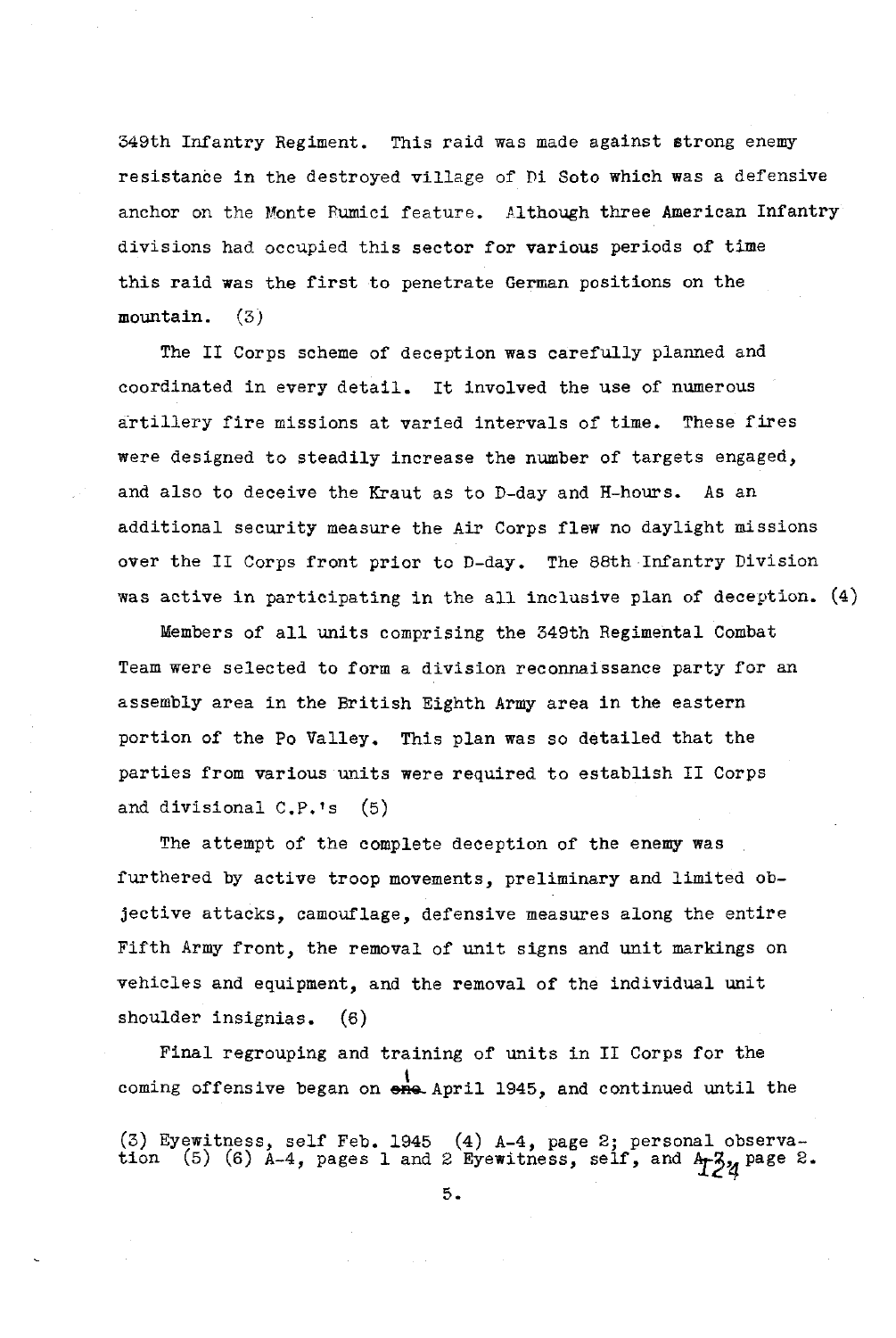fourteenth of April 1945. All movements were rigidly controlled within the 88th Division in order to preserve secrecy and to allow the assault troops of the regiments to gain a maximum amount of rest and training for the ever nearing spring attack. The 349th Infantry Regiment was in bivouac near LaCroce, Italy, for three weeks prior to 1 April, and had trained day and night for the coming operation. (7)

The scope of this training placed special emphasis on stream and river crossing and platoon and company leadership and coordination. This emphasis on company and platoon leadership was soon to be put to a severe test. The results were later to be listed on the asset side of war's ledger sheet.  $(8)$ 

On the first of April 1945, the 349th Infantry Regiment received orders to move north. The second day of April 1945 saw the regiment entrucking. Less the Second Battalion, the entire regiment moved into reserve positions along Highway 65. The Second Battalion was attached to the 91st Infantry Division and consequently occupied front line defensive positions on Monte Delle Formiche. The remaining two battalions of the regiment with the other organic component units were attached to the 34th Infantry Division and constituted a portion of that division's reserve. Company **"All** of the 313th Engineer Combat Battalion, normally the Engineer component of the 349th Infantry Regimental Combat Team, had preceded the regiment into the line by 10 days. This engineer company was engaged in engineer reconnaissance patrols, mine clearing details, liaison plane reconnaissance flights, and the construction of direct fire emplacements for medium tanks and supporting automatic antiaircraft artillery weapons. (9) (10)

(7) A-7, page 1. (8) A-7, page 1. (9) A-7, page 1. (10) A-10, (7) A-7, page 1.  $(8)$  A-7, page 1.  $(9)$  A-7, page 1.<br>page 17, personal observation 1 April - 12 April 1945.

6.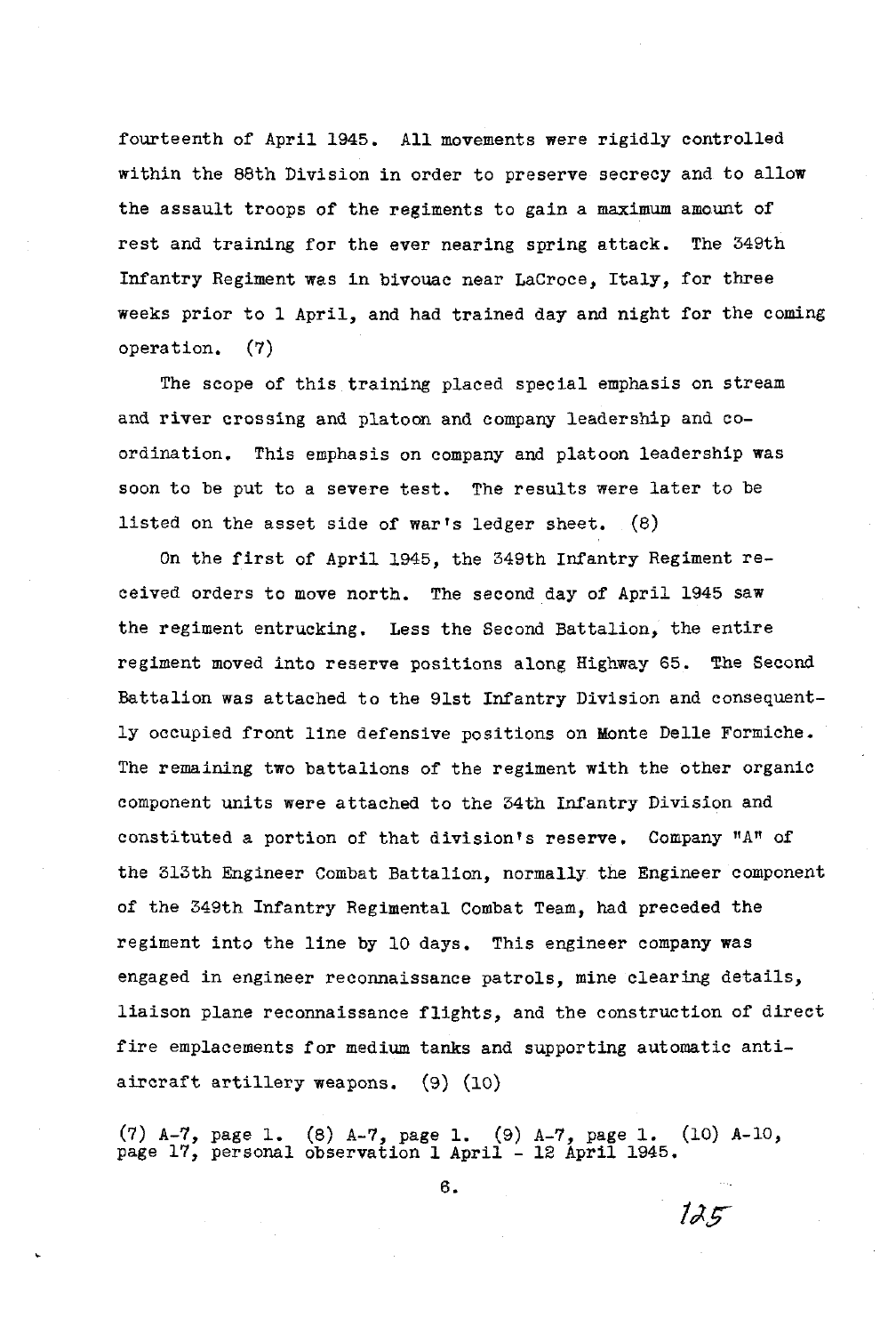The 349th Infantry now had the First Battalion at Anconella, and the Third Battalion near Trasasso. While in these reserve positions the entire regiment, less the Second Battalion, went through ten days of intensive training in final preparation for the D-day attack. Upon the completion of this training the 88th Infantry Division was notified that the final phase of the 11 Corps regrouping was nearing completion. D-day was named as 15 April 1345. (11)

# ENEMY POSITIONS ON FURCOLI RIDGE

German positions on Furcoli Ridge and Monte Rumici were well emplaced. The Kraut had taken full advantage of the long winter months. Spring found the enemy well dug in and living in caves that could only be attacked frontally. These caves also provided the Germans with escape tunnels to the rear of the hill in some cases, and provided them with almost perfect protection against both artillery fire and mortar fire. Constant and heavy patrolling by each unit of the 349th Infantry during the previous winter months only served to disclose the almost impregnable positions of the enemy, and the barrier of fire that he could lay down in front of his positions. The only road approaching the Furcoli-Monte Rumici positions was the ridge top road running from Monzuno almost due north into the face of the Kraut. All approaches to the German lines, both foot and vehicular, were mined with both anti-personnel and anti-tank mines. In addition to the enemy emplacements the Monte Rumici feature was peculiarly well adapted to defense. The lack of an adequate road net seriously hampered the effective employment of armored vehicles, and both flanks of this key terrain feature were protected by rivers which were unfordable because of their

 $(11)$  A-7, page 3.

7.

 $12<sub>6</sub>$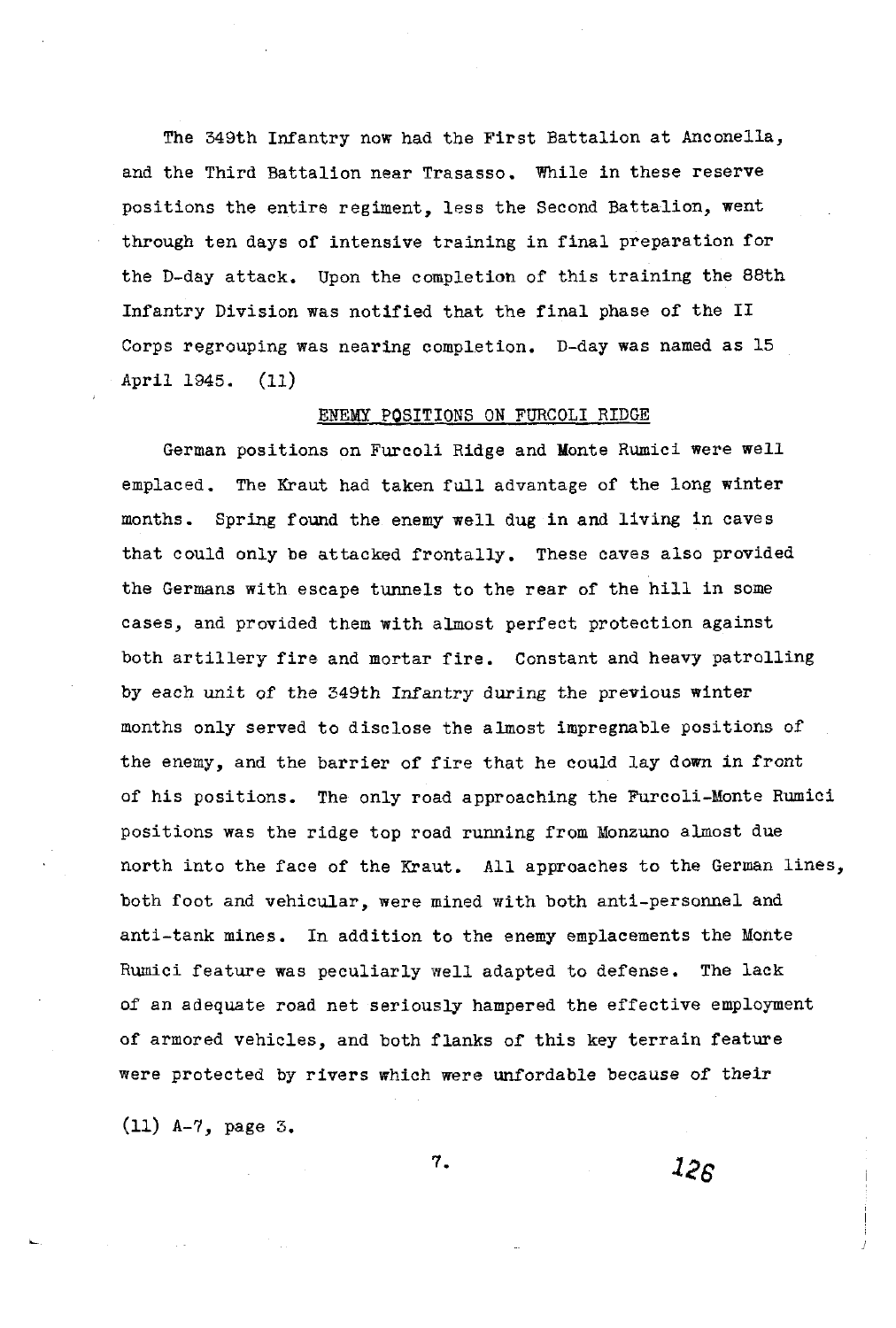depth and swiftness of current caused by the spring mountain thaws typical to the northern portion of Italy. Every officer and soldier in the combat team realized that it would take the utmost of cooperation and intestinal fortitude to route the German from his vaunted "Genghis Kahn Line". (12)

#### 12 APRIL 1945

On the twelfth of April the 349th Infantry relieved elements of the 34th Infantry Division in a sector north of Monzuno, Italy. The regimental attack order had been completed on the eleventh day of April. This order was issued to the subordinate units on the twelfth. The plan of attack was given, and the regimental sector as outlined in this order was of a narrow frontage being bordered by Monte Rumici itself on the right and route 6620 (Italian Highway 64) on the left. The immediate regimental objective was Furcoli Ridge which was the base of the German defensive positions. Poised to jump off with the 349th Infantry was the 350th Infantry on the right, and the Sixth South African Division (Armored) on the left. This regimental plan of attack took into consideration the fact that the entire combat team would be pinched out four thousand yards north of the line of departure. After being pinched out the complete regimental combat team was to be withdrawn. Following the withdrawal this  $R.C.T.$  was to pass through the Sixth South African Division on the left and move north on Route 6620 which is in the Torrente Setta River valley. Attached to the 88th Infantry Division for this operation was Company "C" of the 757th Tank Battalion, the 33rd Infantry Scout Dog Platoon, Company **"An** of the 100th Chemical Mortar Battalion, and Company "Cn of the 804th Tank Destroyer Battalion. Company "A" of the 313th Engineer

(12) A-7, pages 2 and 3, A-10, page 15 and personal reconnaissance by self 6 April 1945.

**8. 13** *2*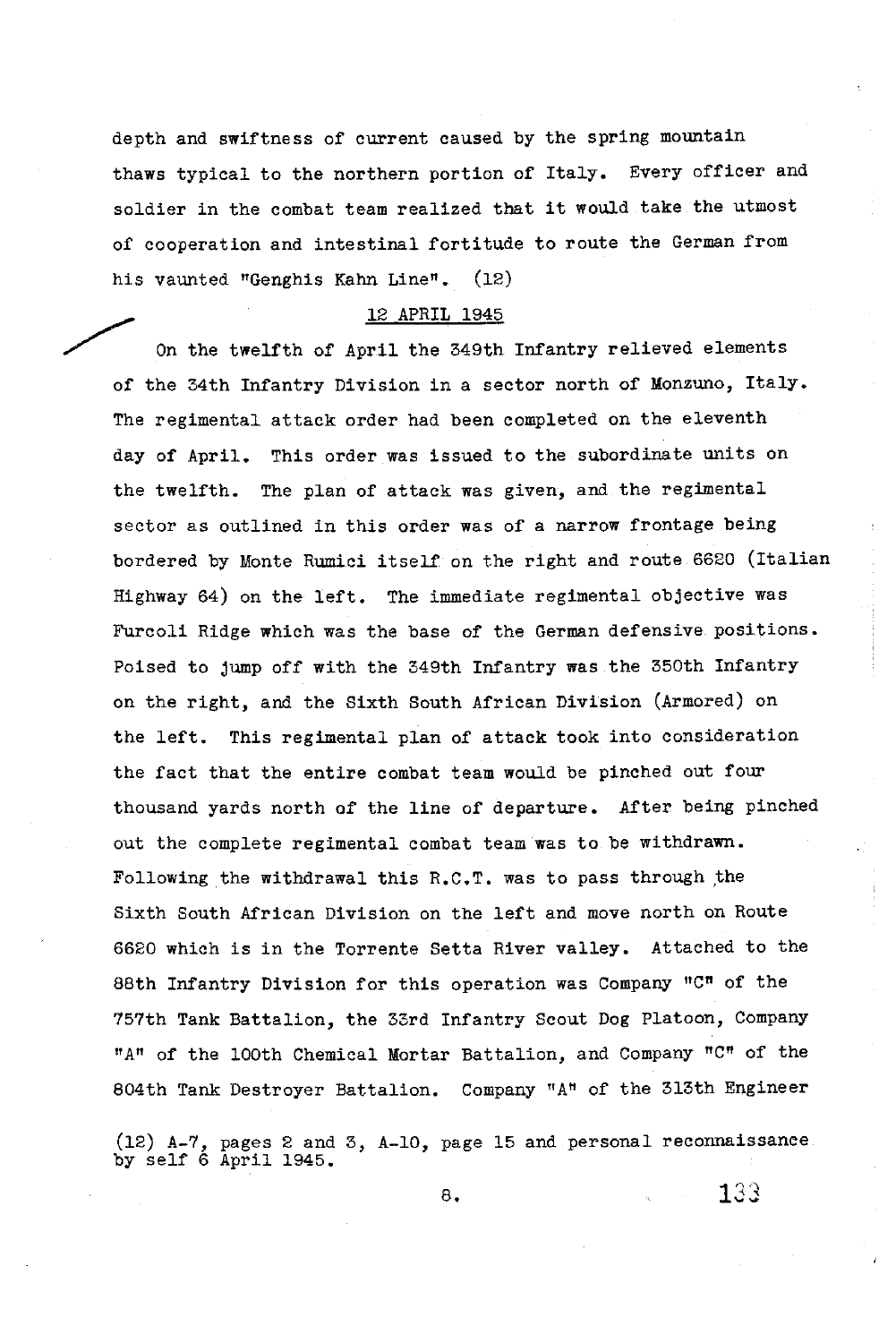Combat Battalion, and the 337th Field Artillery Battalion were in direct support of the regiment. (13)

## D-DAY, **H-HOUR** - 15 APRIL

At 2200 hours on the fifteenth of April preparatory fires of one half of an hours duration commenced. Every available weapon that could fire into the German positions opened up. Planned fires from artillery, tanks and tank destroyers, mortars, machine guns, rockets, and automatic anti-aircraft weapons converged on the Kraut emplacements. The regimental Anti-Tank Company and the Cannon Company added their fires to the seemingly already devastating inferno. Immediately following the preparation the infantrymen jumped off with the engineers staying on the heels of the assault<br>companies to clear the anti-tank mines from the road. (14)

The 3rd Battalion launched a company strength raid in the left portion of the sector. This was to be a feint which was coordinated with the 1st Battalion attack against Furcoli Ridge. It soon became evident that the Germans had escaped the preparatory fires virtually unscathed. Flares were shot up from the enemy positions that lighted the terrain so well that it was possible to see the movements of individual soldiers as they moved forward. The Kraut opened up his final defensive fires with mortars and machine guns. After three costly assaults the Germans were driven from the rubble strewn ghost town of Furcoli. After withstanding a murderous mortar barrage and one screaming counter-attack, elements of the 1st Battalion gained a foothold on Furcoli Ridge. This foothold was gained by 1030 hours on 16 April 1945. Successive attacks were launched by other companies of the 1st Battalion to relieve the pressure being exerted on our troops on the ridge itself.

**(13)** A-4, annex **I:,** A-6, A-7, page 2. (14) A-7, page 3, and personal observatlon.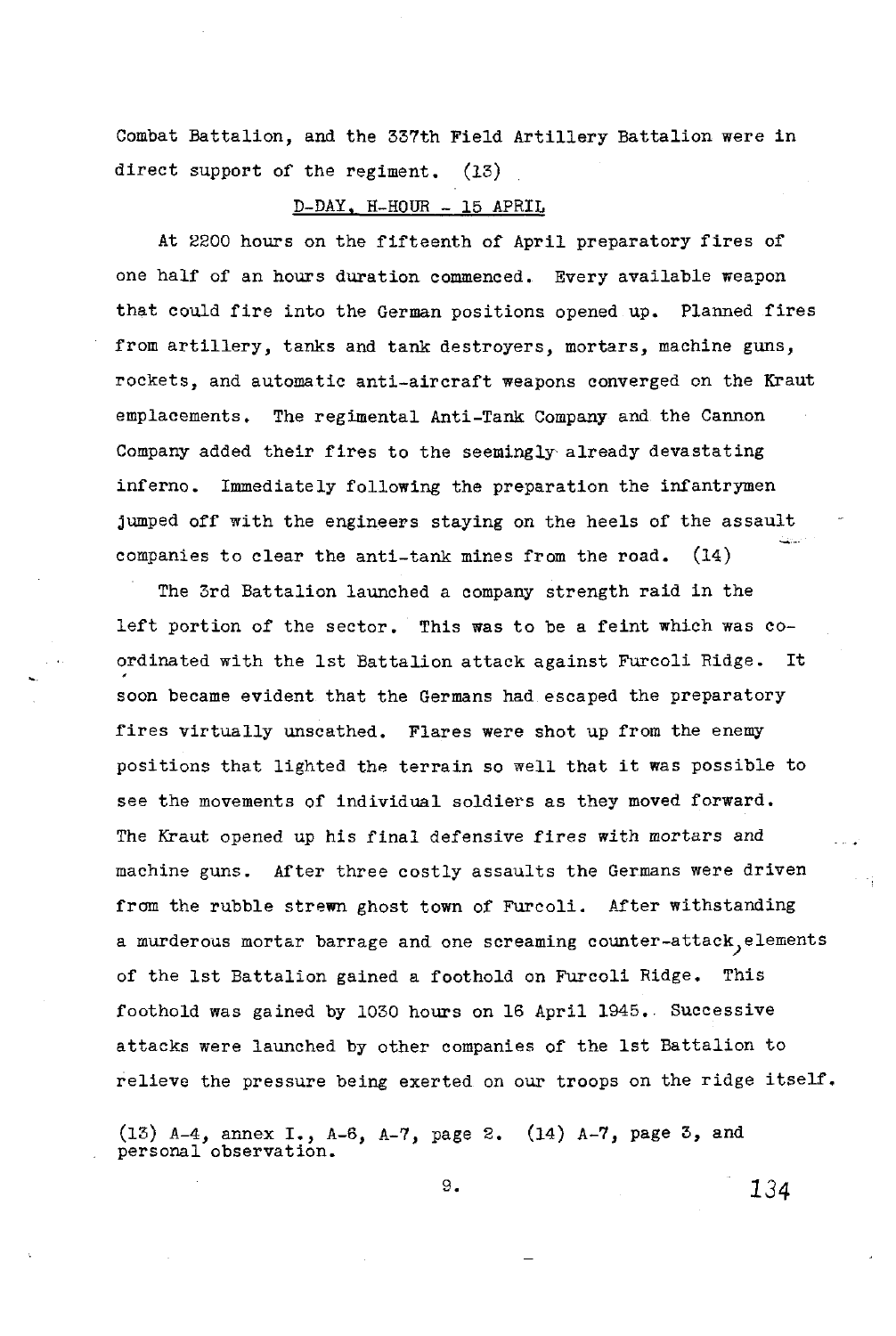These attacks were launched before dark on 16 April 1945, but all were unsuccessful. (15)

At 2200 hours 16 April 1945, the 2nd Battalion was committed with the mission of passing through the 1st Battalion and seizing I1 Poggiale and Le Braine. The plan of attack had **"Fn**  Company, commanded by Captain Paul Behnke on the right with the mission of seizing Le Braine. To the left of Company "F" was Company "G" commanded by Captain Robert Kelly with the mission of seizing I1 P oggiale. I1 Poggiale would give the regiment a position from which it would be possible to shoot into the reverse slope of the German positions. The initial attack of Company **"F"** bogged down against heavy volumes of enemy automatic weapon and mortar fire. Company "G" through the leadership of Captain Kelly, managed to push one platoon into the lone house remaining at I1 P oggiale. The remainder of the company was unable to reach this position. After withstanding an entire day of counter attacks, mortar barrages, and enemy automatic fire the platoon ran out of ammunition and grenades. They were out of sight of friendly observation and had no communication. Captain Kelly was killed and the remainder of the platoon was captured. Later reports from prisoners of war showed that this one platoon had accounted for 35 Germans known dead, and about 43 wounded. (16)<br>
SUPPORTING ENGINEER OPERATIONS 15 19

# SUPPORTING ENGINEER OPERATIONS 15-17 APRIL

As the assault companies moved forward the engineer platoons of the 313th Engineer Combat Battalion followed immediately behind the infantry, but preceded the attacking armor. One hundred yards short of the village of Furcoli itself one of the attached armored vehicles blew up on a land mine. This vehicle had left the lane

(15) A-7, pages 3, 4, *5,* personal observation. (16) A-7, pages 6, 7, 8, 9. Statement by regimental S-2--Major E. Aileo.

10.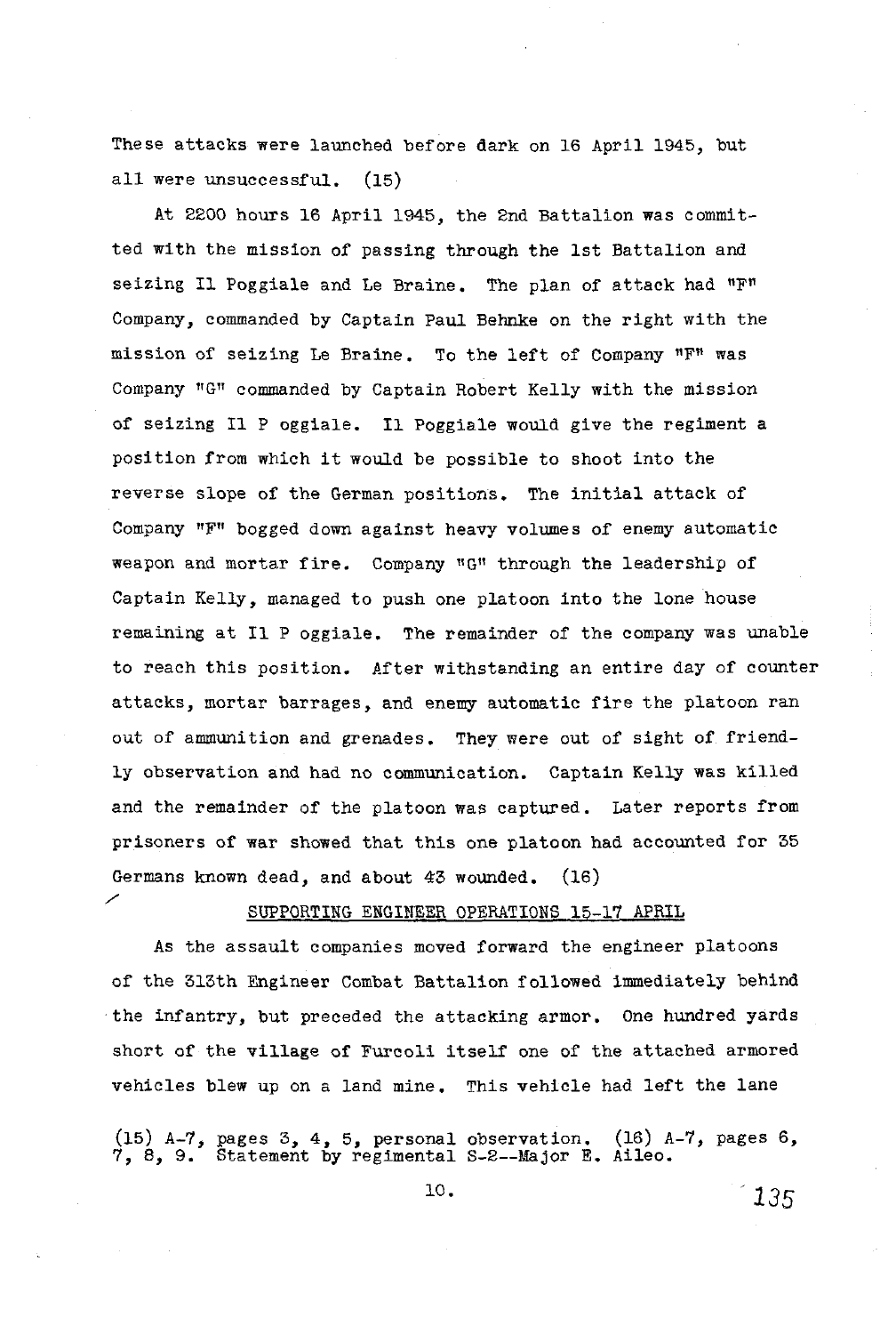#### 12 APRIL 1945

Cn the twelfth of April the 349th Inf. relieved elements of the 34th Inf. Div. in a sector north of Monzuno, Italy. The regimental attack order had been completed on the eleventh day of April. This order was issued to the subordinate. units on the twelfth. The plan of attack was given, and the regimental sector was outlined in this order was of a narrow frontage being bordered by Monte Rumici' it-<br>outlined in this order was of a narrow frontage being bordered by Monte Rumici' itself on the right and route 6620 (Italian Highway 64) on the left. The immediate regimental objective was Furcoli Ridge which was the base of the German defensive positions. Poised to jump off with the 349th Inf. was the 350th Inf. on the right, and the Sixth South African Div. (drmd) on the left. This regimental plan of attack took into consideration the fact that the entire combat team would be pinched out four thousand yards north of the line of departure. After being pinched out the complete regimental combat team was to be withdrawn. Following the withdrawal this R.C.T. was to pass through the Sixth South African Div. on the left and move north on Route 6620 which is in the Torrente Setta River Valley. Attached to the 88th Inf. Div. for this operation was Co. "C" of the 757th Tank Bn., the 33rd Inf. Scout Dog Platoon, Co. "A" of the 100th Chemical Mortar Bn., and Co. "C" of the 804th Tank<br>Destrcyer Bn. Co. "A" of the 313th Engineer Combat Bn., and the 337th Field Artillery Bn. were in direct support of the regiment.  $(13)$ 

# .- . . D-DAY, H-HCUR - 15 APRIL

at 2200 hours on the 15<sup>t</sup> of april preparatory fires of one half of an hours duration commenced. Zvery available weapon that could fire into the German positions opened up. Planned fires from artillery, tanks and tank destroyers, mortars, machine guns, rockets, and automatic anti-aircraft weapons converged on the Xraut emplacements. The regimental Anti-Tank Co. and the Sannon Co. added their fires to the seemingly already devastating inferno. Immediately. following the preparation the infantrymen jumped off with the engineers staying on the heel& of the assault companies to clear the anti-tank mines from the road.  $(14)$ 

- The 3rd  $Bn$  launched a co. strength raid in the left portion of the sector. This was to be a feint which was coordinated with the 1st Bn. attack against Furcoli Ridge. It soon became evident that the Germans had escaped the preparatory fires virtually unscathed. Flares were shot up from the enemy positions that lighted the terrain so well that it was possible to see the movements of individual soldiers as they moved forward. The Kraut opened up his final defensive fires with mortars and machine guns. After three costly assaults the Germans were driven from the rubble strewn ghost town of Furcoli. After withstanding a murdercus mortar barlage and one screaming counterattack, elements of the 1st Bn. gained a foothold on Furcoli Ridge. This foothold was gained by 1030 hours on 16 April 1945. 3uccessive attacks were launched by other canpanies of the 1st Bn. to relieve the pressure being exerted on our troops on the ridge itself. These attacks were launched before dark on 16 Apr. 1945, but all were unsuccessful.  $(15)$ 

At 2200 hours 16 Apr 1945, the 2nd Bn. was committed with the mission of passing through the 1st Bn. and seizing I1 Poggiale and Le Braine. The plan of attack had "F" Co., commanded by Capt. Paul Behnke on the right with the mission of seizing Le Braine. To the left of Co. "F" was Co. "G" commanded by Capt. Robert Kelly with the mission through the 1st Bn. and seizing II Poggiale and Le Braine. The contracted with the state of Co., commanded by Capt. Paul Behnke on the right with the mist To the 1sft of Co. "F" was Co. "G" commanded by Capt. Robert (13)

To the left of Co. "F" was Co. "G" commanded by Capt. Robert Kelly with the mission<br>**CI3) A-Y, annep 1,, A-6, A-7, pape 2. CIVIA-7, p.3, & penapopal observation.**<br>CIS) A-7, p.34, 5, pena'l. observation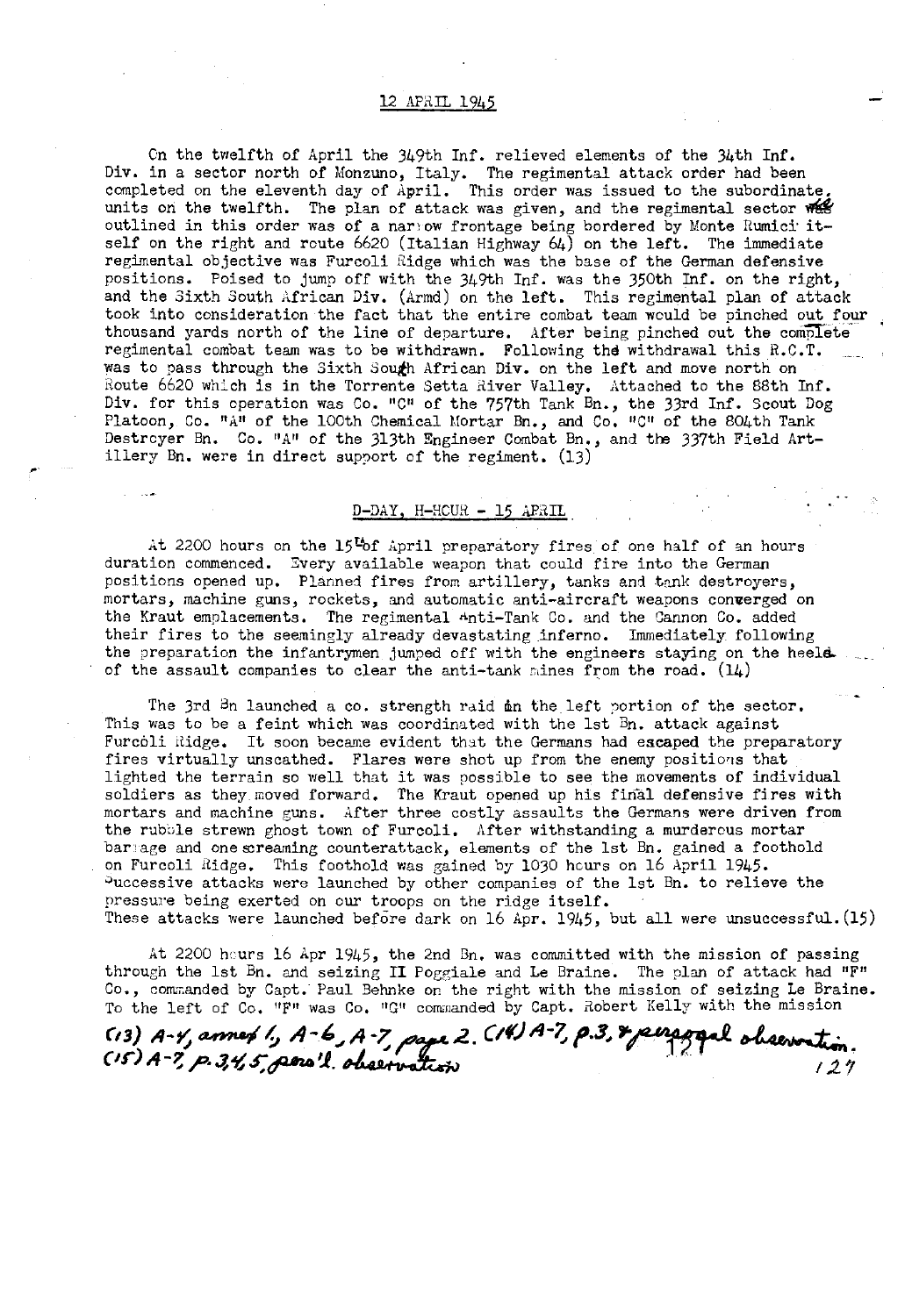of seizing Il Poggiale. Il Poggiale would give the regiment a position from which<br>it would be possible to shoot into the regerse slope of the German positions. The it would be possible to shoot into the reserse slope of the German positions. initial attack of Co. "F" bogged down against heavy volumes of enemy automatic weapon and mortar fire. Co. "G" thru the leadership of Capt. Kelly, managed to push one platoon into the lone house remaining at I1 Poggiale. The remainder of the co. was unable to reach this position. After withstanding an entire day of counter attacks, mortar barrages, and enemy automatic fire the platbon ran out of ammunition and grenades. They were out of sight of friendly observation and had no communication. Capt. Kelly was killed and the remainder of the platoon was captured. Later reports from prisoners of war showed that this one platoon had accounted for 35 Germans known dead, and about  $43$  wounded.  $(16)$ 

#### SUPPORTING ENGINEER OPERATIONS 15-17 APRIL.

as the assault companies moved forward the engineer plateons of the 313th Engr. Combat Bn. followed immediately behind the infantry, but preceded the attacking armor. Cne hundred yards short of the village of Furcoli itself one of the attached armd vehicles blew up on a land mine. This vehicle had left the lane cleared of mines by the engineers. Realizing the infantry's need for a direct fire weapon the engineer officer imnediately dispatched a messenger back to the second tank with instructions to personally lead this tank along the path cleared of mines up to the infantry unit. As this tank moved along the cleared portion of the roadway with the engineer guide leading, it too hit a land mine which killed the engineer guide and a member of the tank crew. All other crew members of this tank were either shaken up severely or wounded. After hearing the explosion and the cries of the wounded men the engineer officer hurried back to the second tank casualty. Upon reaching the tank it was noticed that an unusually large crater had Seen blown by the charge, and also that an unusual amount of damage had been done to the vehicle. Close supervision had been exercised over the mine clearing suads, and the personnel composing these squads were experienced in all types of mine clearing work. Knowing that the clearance work had been thorough and unhurried the engineer platoon leader realized that the Germans had used either the new non-metallic "Topf Mines", or were using plain demolitions buried deeply into the ground. The size and roundness of the crater indicated the use cf several Topf mines in one hole. Being non-metallic this mine could not be picked up by our mine detectors. While inspecting the crater a messenger from the engineer platoon sergeant arrived with a message for the platoon leader informing him that both the infantry and engineers had suffered casualties from the vicious German "Shoe Mine". The mine detectors were immediately set aside and mine probing parties were formed. Cne probing party commenced work where the initial anti-tank mine had been encountered.  $117$ )

These working parties continued probing until dawn on 16 Apr 1945. Three quarters of a mile of road had been probed literally inch by inch. One party had cleared paths for aid men to reach wounded throughout the entire night. This work was accomplished under heavy mortar and automatic weapons fire of a sporadic nature. At this time the infantry attack had been stopped and the engineer mine clearance details were forced to withdraw due to the observed enemy fi e of all types that was placed upon them.  $(18)$ was placed upon them.

During the dayligh hours of 17 Apr the mine parties of the engineer nlatoons were reorganized and coordination was reestablished with the assault infantry-tank elements of the regiment. It was decided to resume mine clearing tasks in conjunction with the infantry attack scheduled to take off with the coming hours of darkness. A daylight engineer reconnaissance party also discovered two road demolitions that required angle dozer work before the tanks could negotiate them. (19) that required angle dozer work before the tanks could hegotiate them. (1)<br>(16) A-7 p. 6, 7, 9, 9 Statement byregimental 5-2-- majc. ailes. (17) Personal observation 129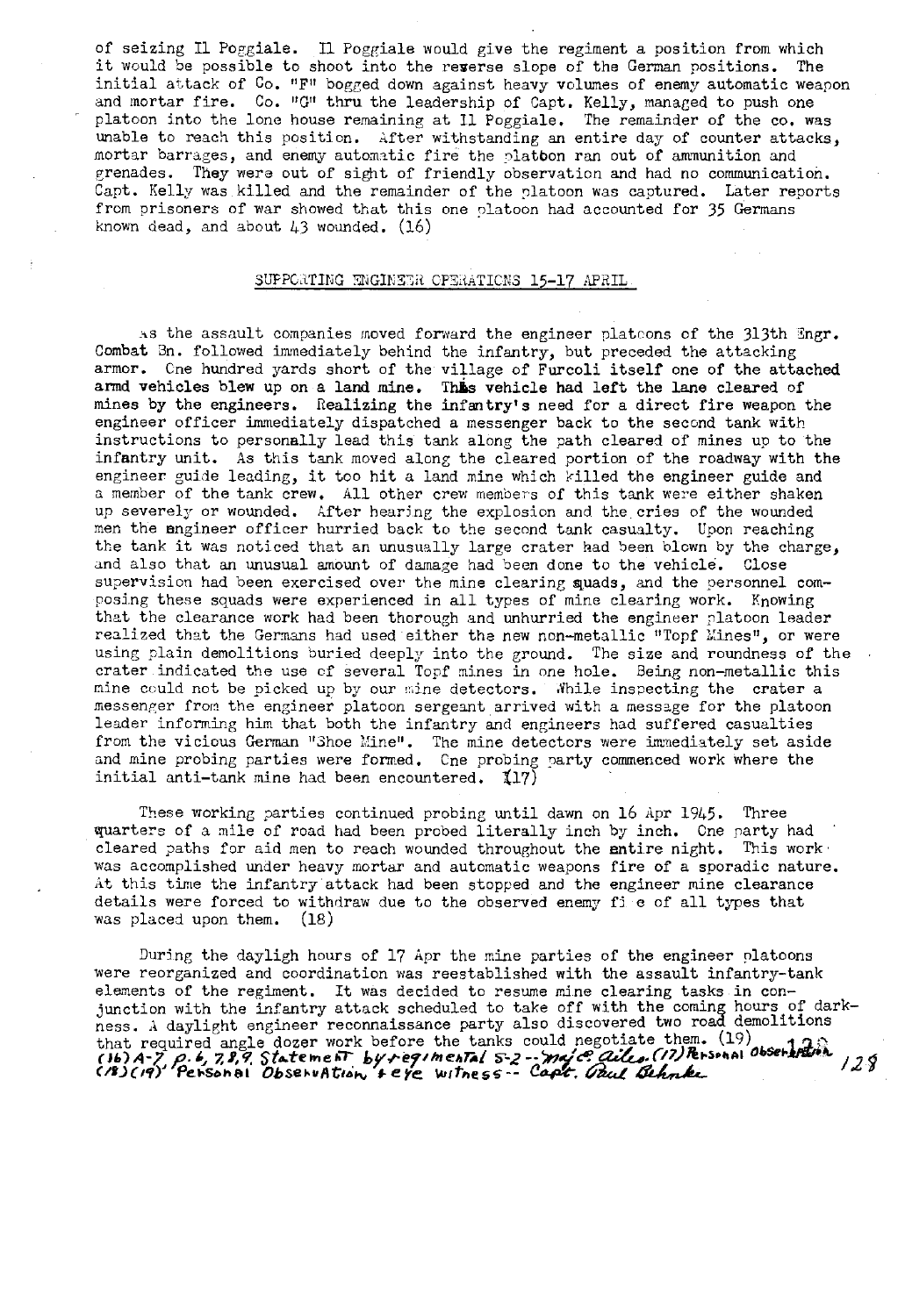At first dark engineer parties of both "A" and "B" companies moved out and the probing for nines took p&ace once again. **A 9-7** angle dozer was moving up into position to work on the craters in the road when it hit a mine. A terrific explosion bccurred which overturned the dozer and killed one engineer guide and one mechanic and also seriously wounded the operator. Fragments of metal anti-tank mines were found with a mine detector, and a long piece of hard wood closely resembling a broom handle was also located  $t$ here. This led to the conclusion that the mines had been buried about four to six feet into the ground and that a long piece of wood had transmitted the weight of the vehicle to a detonator in the mines. Crders to probe the entire stretch of raodway again were issued, and each individual engineer soldier was instructed to thoroughly investigate any wood contacted by his bayonet probe. This action brough almost instant success. Within five hours of working time seventy one holes containing from four to six tellermines each were uncovered. Needless to say this action opened the few restricted vehicular avenues of approach, and permitted the use of armored vehicles to a more desirable degree. (20)

# <sup>17</sup>- 18 APRIL

On the night of 16 - 17 Apr the situation was still precarious. Although Furcoli Ridge was partially occupied by the 1st **Bn.,** the 3rd **Bn.** had been unsuccessful in its assaults against K-12. Gains were measured in yards. It was apparent, however, that the Germans were beginning to yield gradually under the continual heavy pressure that rassbeing applied. (21)

The 2nd **Bn.** was ordered to continue the attack against Furcoli Ridge paying The 2nd Bn. was ordered to continue the attack against Furcoli Ridge paying<br>particular attention to Hills 300 and 403. The  $\sharp$  3rd Bn. was given the mission of clearing the Vado and Nuz8ano Ridges. The attack of the 2nd and 3rd Bns. **juaped**  off under the cover of darkness on the 17 th ef **Apr** 45. It initially appeared as though the German lines would continue to hold. The attack of **Co.** "Fn, again led by Capt. Paul **Behnke,** began to move. Although enemy fire was intense, Capt. Bebnke maintained control of his capany **and** at 0900 hours on the morning of 18 Apr &he **2nd** Bn. was in complete control of Furcoli Ridge. The 3rd **Bn.** with the assistance of the **Pad** &I. Battle Patrol, gained Hill **427.** The **enemy** had lost a great number of men, and his defensive position was falling. The attack continusd. The 2nd **Bn.**  with Co. "F" leading captured Le Braine and Canova while the 3rd Bn. Fulfilled their mission of clearing the Nuezano Ridge, taking Hill 403 and Vado. The objectivea of Vado and Canova were both on Route 6620 and the 349th Combat Team **was** pinched out by the 6th South African Div. on the left and the 350th Inf. Regt. on the right. Two prisoners from the **62** section of the German 65th Division later credited the breakthrough at Furcoli and Monte Rumici as the prime factor in the collapse of the Genghis Kahn Line. The loss to the Germans of the Monte Rumici feature contributed to the fqll of Mt. Adone in the 91st **Id.** Div. sector. (22)

After being pinched out by the Sixth South African Armored Div., and by the 350th Inf. Regt., the 349th Inf. Regimental Combat Team was once again entrucked and moved to Vergato, Italy. By 0800 hours on the 19th of **Apr.,** all elements, organic and attached, had arrived in the new assembly area. **On** the night of 19 Apr., the troops once again entrucked and moved to the village of **Lama.** Here the foot elements of the regiment dismounted. Extra ammunition, rations and water were issued. Bsrly on the morning of 20 **Apr.** the attack pushed forward into the mountains. The formation used was a column of two regiments with the 351st Inf. Regt. leading. **<sup>A</sup>**distance of one thousand yards separated the two units. Very light resistance was met and the column moved rapidly forward. The small **mountain** village of Laguns was reached by 1830 hours 20 **Apr.,** but the advance **was** pushed forward until the troops arrived at La Torre. Here the tired troops were given a short rest and at 0300 hrs **Caa)** *Pers'l Observation* & participation. *C21*) A-7, p.9, C22) A-7, p.9, 10, 11; AB-p.9, P.p

**/2q**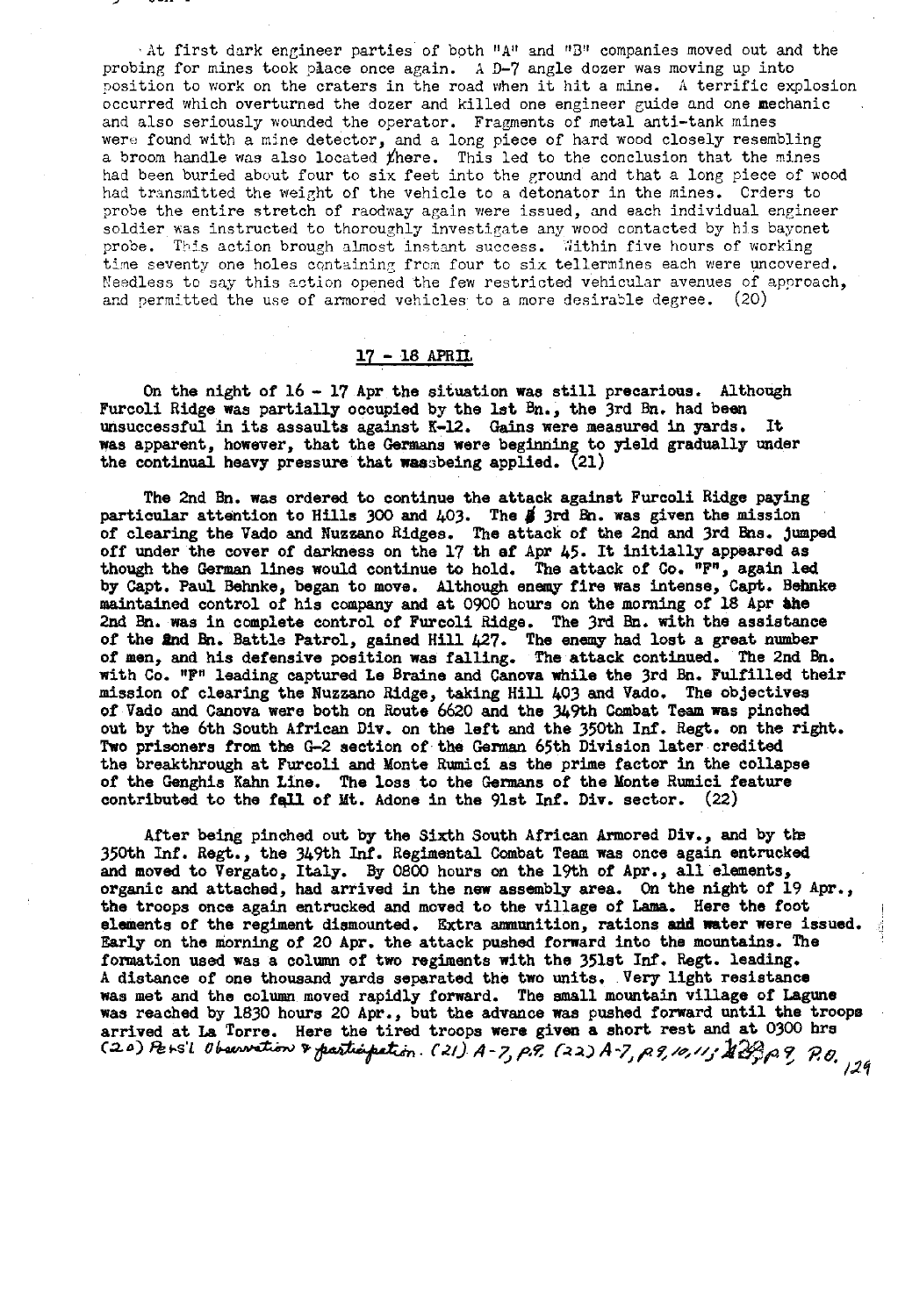on 21 Apr., the advance continued. Resistance was still scattered and light , and it began to look as though the German had disappeared. The formation was still a column of regiments with the 351st Inf. leading. Forward elements of the 349th Inf. reached the Po Valley at 0900 hrs., 21 Apr, without being seriously engaged by the enemy. Headquarters 88th Inf. Div. issued an oral order to Col. P.E. LeStourgeon, Regimental Commander of the 349th Jnf., giving the regiment a sector and committing it to front line action. Col. LeStourgeon immediately had his staff prepare Field Order number four, dated **21** Apr 1945, which gave the direction of attack as three hundred and sixty degrees with the mission of reaching the Po River in the shortest possible time. The formation for the renewed push was Third **Bn.** on the right, Second **Bn.** on the left with the First **k.** in reserve. The pursuit commenced at 1OW hours, 21 Apr, **and** rapidity of movement was stressed. Groups of Germans were surrendering **to** the American soldier without a round being fired, and when resistance was met it was scattered and light. The pursuit continued on foot until the 22nd of Apr 45, when the regiment recieved sane tanks and **tank** destroyers. Troops were immediately mounted on these vehicles and the race to the Po River commenced. Soon the Allies in Italy were to complete the defeat of the **German** Armies, and the surrender was to be signed. At the close of this campaign the 88th Inf. Div., the workhorse of II Corps was officially credited with the capture of 24,560 Prisoners of War. The next comparable figure for an American Inf. Div. in the entire II Corps sector was 8,891. This latter figure was attained by the 91st Inf. Div. (American) (23)

~4−

#### ANALYSIS AND CRITICISM

In making a study of this operation it may readily be seen that the 349th Inf. Hegimental Combat Team was given a most difficult mission. This mission was one that required a frontal assault upon an enemy who possessed excellent prepared positions, and who had terrific advantages in observation and concealment.

The preparations and orders issued were complete in every respect, and each component unit had received sufficient time for training and battle indoctrination. Although the 88th **Inf.** Div. had suffered 9000 battle casualties in 52 days of fighting during the fall and early winter months of  $1944$ , replacements had been received and oriented as to the standards required of them by the division. These received and oriented as to the standards required of them by the division. same replacements were **mohied** into efficient fighting teams through the mediums of training and actual combat through patrol activities and defensive warfare. The points mhich may be critised **are** as follows:

1st: The 757th Tank **Bn.** had little or no previous ccmbat experience with the 88th Inf. Div. This resulted in extreme difficulties pertinent to liaison. When units have worked together the resulting team work minimises the liaison problem.

2nd: Division, Regimental, and Battalion Staffs, coordinated with Division Artillery, must make a continuous study of aerial photos when unobserved srtillerp missions are being fired. This was not done in many instances, and several cases were noted where these unobserved fires fell short on mountains defilading enemy positions.

The above two points of sriticisms are more than offset by the commendable actions of the staffs from division to battalion levels, and by the course

*CJ~)* **b-?** *~-/.7/'3* **A-Yp** // &wu+/; **A-9 p,/? Tfl** / **1,':**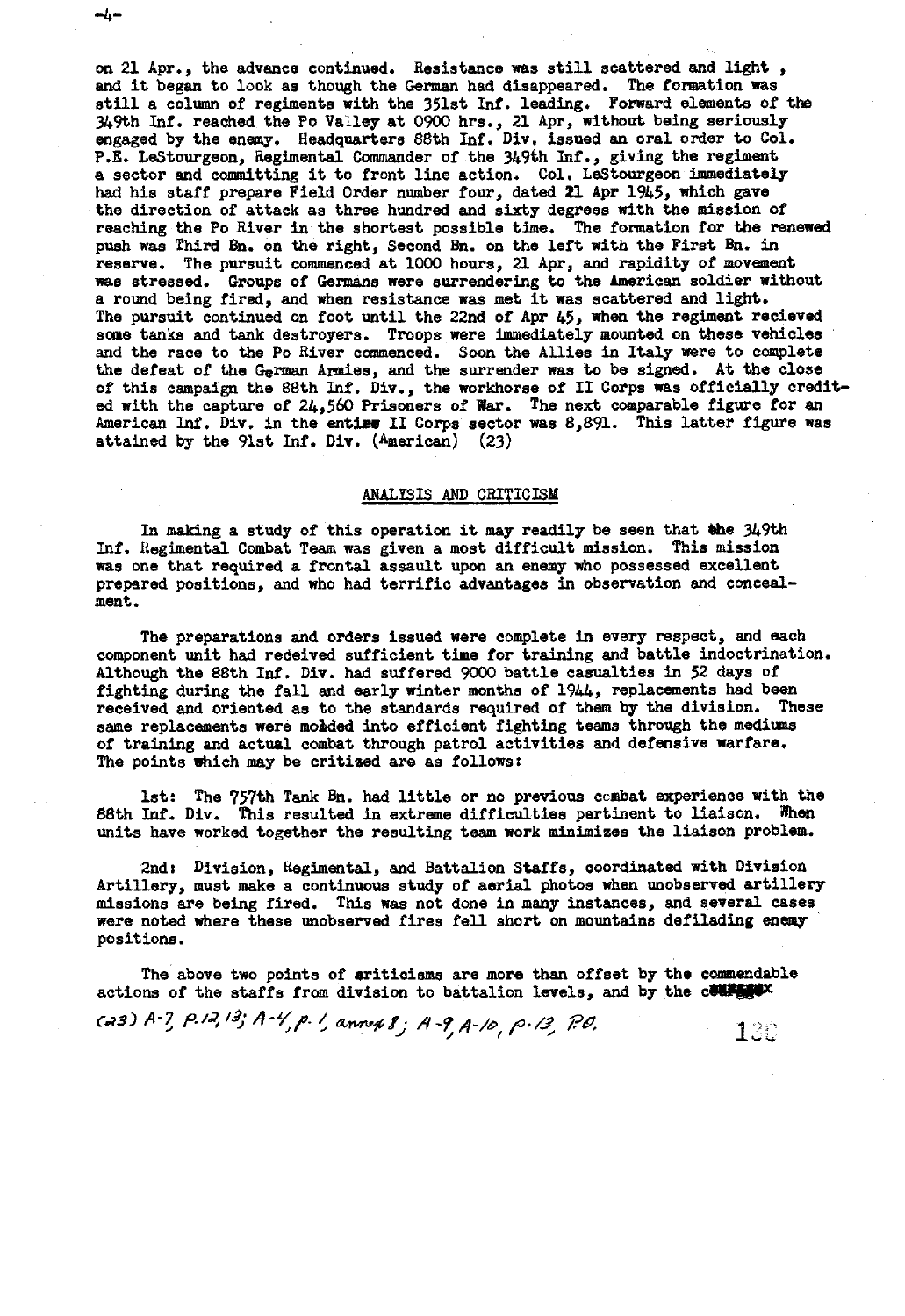courage, loyalty, and efficiency displayed by every officer and soldier in the regiment. This may be seen in the actions of all concerned on the grimmest testing ground in the world--the battlefield.

To review the results of this operation: The 349th INFANTRY REGIMENTAL CObBAT **TEAM** initially captured its objective which was denoted as the key to the **'GPXGHLS**  KAHN **LINE\*.** It fought and defeated elements of five **German** divisions composed of fanatical "HITLER YOUTH" whose ages were from 18-20 years. Even after suffering heavy losses it continued to fight  $p'$  retaining iss unity, effectiveness, and organization. Junior officer leadership was at its peak due to thorough training and indoctrination. Finally the regiment captured well over 10,000 prisoners of war which is a total bag greater than any attained by any other one Allied Division.

#### LESSONS LEARNED

Some of the lessons to be learned **from** the operation are:

#### 1 - Control:

a. Phase lines: Control was exercised by unit commanders by a system of phase lines. These **kkex** phase lines facilitated unit location reports which are essential for clearing of supporting fires.

b. **Squad** Control: Battle Drill with its thorough training of the former Able, Baker, and Churlie teams, enabled the squad leaders to obtain better control of their men. b. Squad<br>, Baker, an<br>heir men.<br>Fire and Mo

# <sup>2</sup>- Fire **and** Movement: '

a. Fire and movement resulted in **quick** advances when all riflamen delivered fire. Platoon and squad leaders must overcome the tendency of individual riflement to withhold fire for fear of disclosing their position.

## 3 - Conditioning and Training:

a. Kigorous physical conditioning and thorough individual and group training make alert, tough and aggressive solders. The soldier in combat will only do those things he had done in training. He cannot be told what to do in combat if he had not been required to do it in training.

#### $4 -$  Communication:

a. All units comprising a Regimental Combat Team should have communications with each other in the attack.

## $5 -$  Recommaissance:

a. Xehicle and foot reconnaissance proved to be inadequate in many cases. Extensive use was made of artillery liaiaon planes, and this proved to be highly successful especially for engineer intelligence information. Vital road and stream information was obtained in this manner, and the additional time allowed could be spent in planning for the reduction of obstacles.

# 6 - Anti-Aircraft Artillery Support:

**131** 

 $-5-$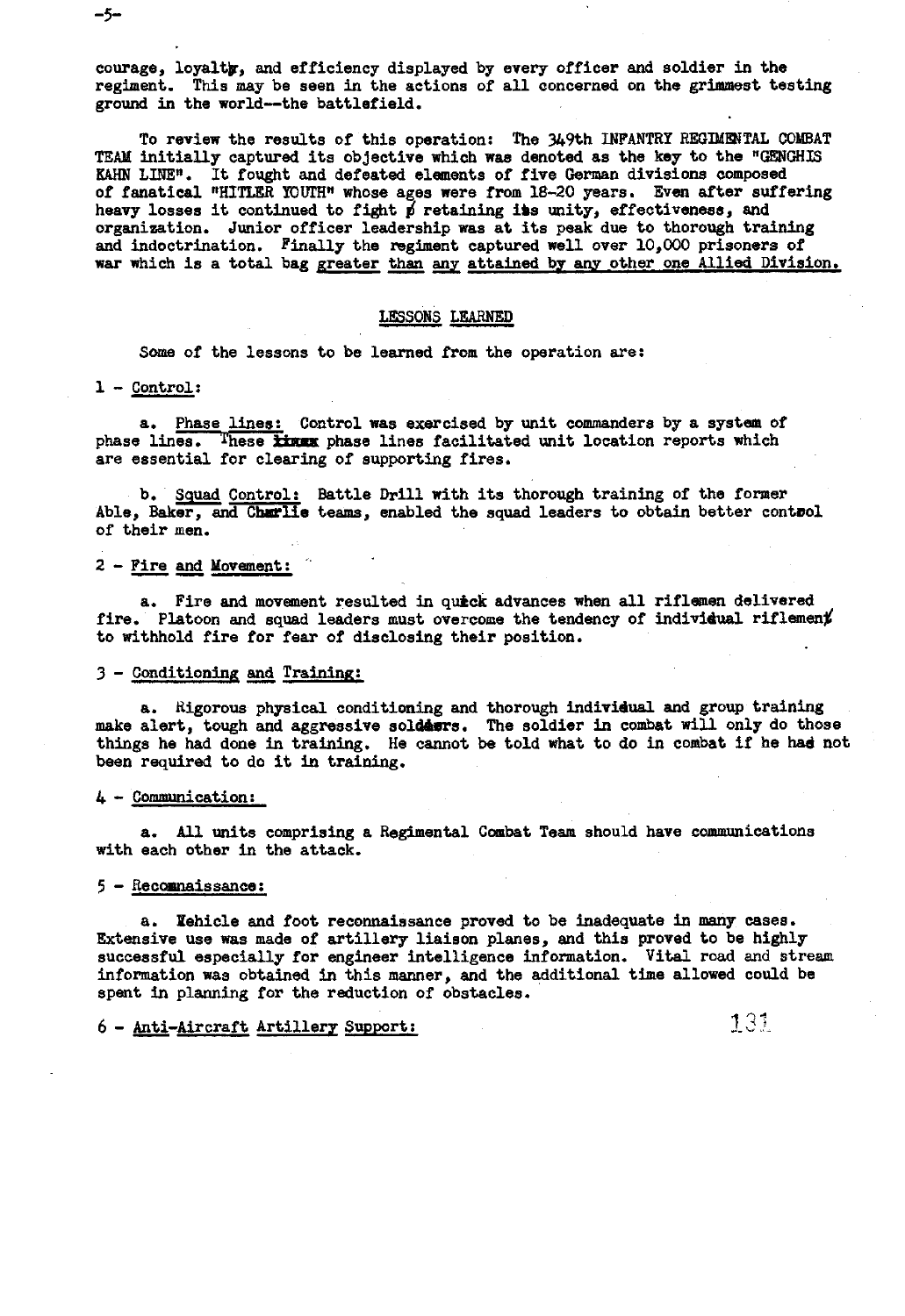-6

a. Anti-aircraft artillery as a ground support weapon proved to be highly successful. Provided with telephone communications they are capable of achieving large and accurate volumes of fire by the indirect methods. In order to effed direct fire support it is essential that they work together with the supported infantry unit in training and in combat. M 15(s (one 37 M.M. and dual 50 cal. Machine Guns) were particularly successful when firing at caves, tunnels, observation posts and other targets distinguished by **small** openings or areas.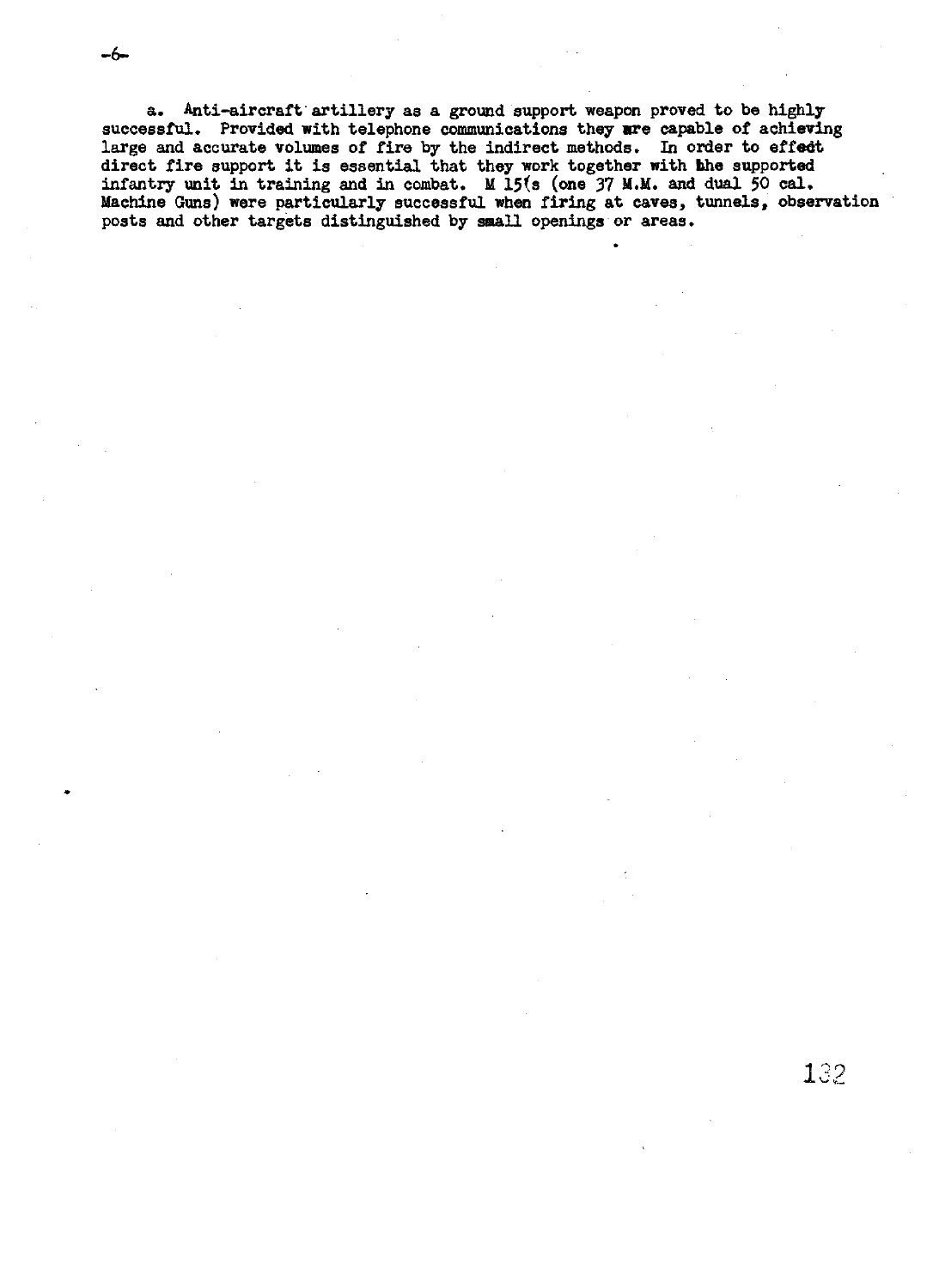cleared of mines by the engineers. Realizing the infantry's need for a direct fire weapon the engineer officer immediately dispatched a messenger back to the second **tank** with instructions to personally lead this tank along the path cleared of mines up to the infantry unit. As this tank moved along the cleared portion of the roadway with the engineer guide leading, it too hit a land mine which killed the engineer guide and a member of the tank **1**  crew. All other crew members of this tank were either shaken up severely or wounded. After hearing the explosion and the cries of the wounded men the engineer officer hurried back to the second tank casualty. Upon reaching the tank it was noticed that an unusually large crater had been blown by the charge, and also that an unusual amount of damage had been done to the vehicle. Close supervision had been exercised over the mine clearing squads, and the personnel composing these squads were experienced in all types of mine clearing work. Knowing that the clearance work had been thorough and unhurried the engineer platoon leader realized that the Germans had used either the new non-metallic "Topf Mines", or were using plain demolitions buried deeply into the ground. The size and roundness of the crater indicated the use of several Topf mines in one hole. Being non-metallic this mine could not be picked up by our mine detectors. mile inspecting the crater a messenger from the engineer platoon sergeant arrived with a message for the platoon leader informing him that both the infantry and engineers had suffered casualties from the vicious German "Shoe Minen. The mine detectors were immediately set aside and mine probing parties were formed. One probing party commenced work where the initial anti-tank mine had been encountered. (17)

(17) Personal observation.

11.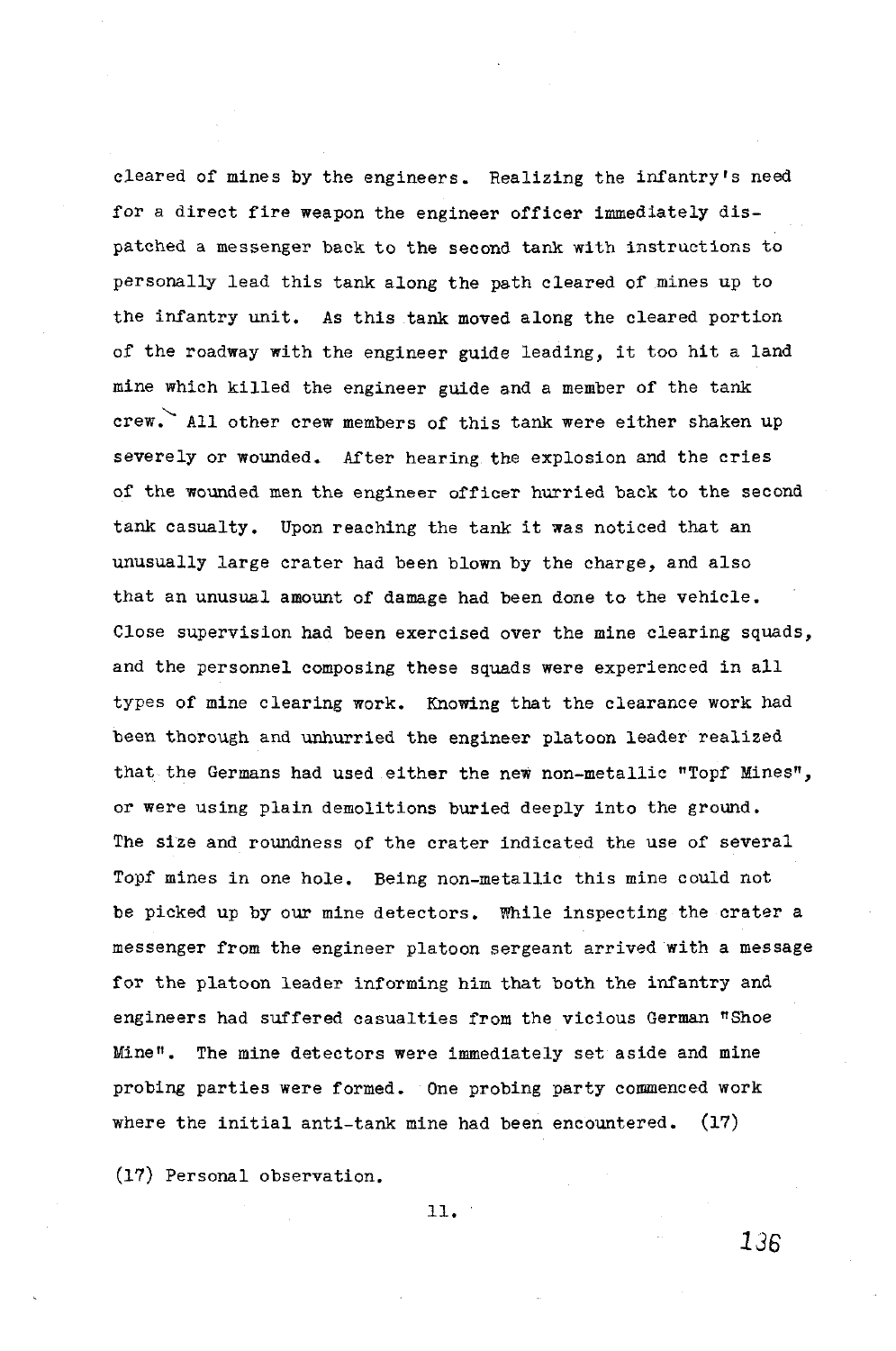These working parties continued probing until dawn on 16 April 1945. Three quarters of a mile of road had been probed literally inch by inch. One party had cleared paths for aid men to reach wounded throughout the entire night. This work was accomplished under heavy mortar and automatic weapons fire of a sporadic nature. At this time the infantry attack had been stopped and the engineer mine clearance details were forced to withdraw due to the observed enemy fire of all types that was placed upon them. (18)

During the daylight hours of 17 April the mine parties of the engineer platoons were reorganized and coordination was reestablished with the assault infantry-tank elements of the regiment. It was decided to resume mine clearing tasks in conjunction with the infantry attack scheduled to take off with the coming hours of darkness. **A** daylight engineer reconnaissance party also discovered two road demolitions that required angle dozer work before the tanks could negotiate them. (19)

At first dark engineer parties of both **"Aw** and **"B"** companies moved out and the probing for mines took place once again. A D-7 angle dozer was moving up into position to work on the craters in the road when it hit a mine. **A** terrific explosion occurred which overturned the dozer and killed one engineer guide and one mechanic, and also seriously wounded the operator. Fragments of metal antitank mines were found with a mine detector, and a long piece of hard wood closely resembling a broom handle was also located here. This led to the conclusion that the mines had been buried about four to six feet into the ground and that a long piece of wood had transmitted the weight of the vehicle to a detonator in the mines.

(18) (19) Personal observation and eye witness--Captain Paul Behnke

12.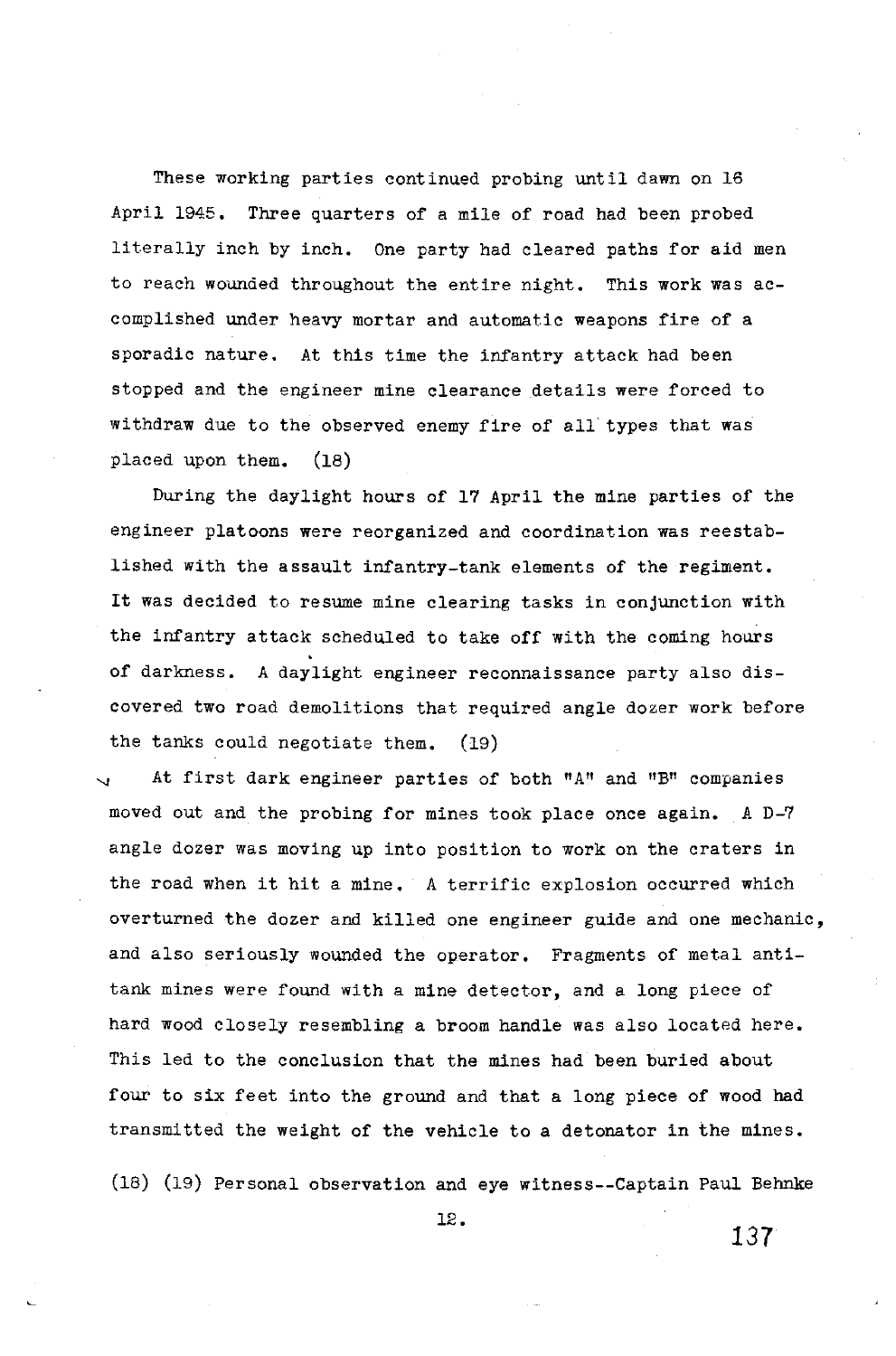Orders to probe the entire stretch of roadway again were issued, and each individual engineer soldier was instructed to thoroughly investigate any wood contacted by his bayonet probe. This action brought almost instant success. Within five hours of working time seventy one holes contsining from four to six tellermines each were uncovered. Needless to say this action opened the few restricted vehicular avenues of approach, and permitted the use of armored vehicles to a more desirable degree.  $(20)$ 

# <sup>17</sup>- 18 APRIL

On the night of 16 - 17 April the situation **was** still precarious. Although Furcoli Ridge was partially occupied by the 1st Battalion, the 3rd Battalion had been unsuccessful in its assaults against K-12. Gains were measured in yards. It was apparent, however, that the Germans were beginning to yield gradually under the continual heavy pressure that was being applied. (21)

The 2nd Battalion was ordered to continue the attack against Furcoli Ridge paying particular attention to Rills 300 and 403. The 3rd Battalion was given the mission of clearing the Vado and Nuzzano Ridges. The attack of the 2nd and 3rd Battalions jumped off under the cover of darkness on the 17th of April 1945. It initially appeared as though the German lines would continue to hold. The attack of Company **"FW,** again led by Captain **Paul** Behnke, began to move. Although enemy fire was intense, Captain Behnke maintained control of his company and at 0900 hours on the morning of 18 April the 2nd Battalion was in complete control of Furcoli Ridge. The 3rd Battalion with the assistance of the 2nd Battalion Battle Patrol, gained Rill 427. The enemy had lost a great number of men, and his defensive position was falling. The attack

(20) Personal observation and participation. (21)  $A-T$ , page 9. 13. **138**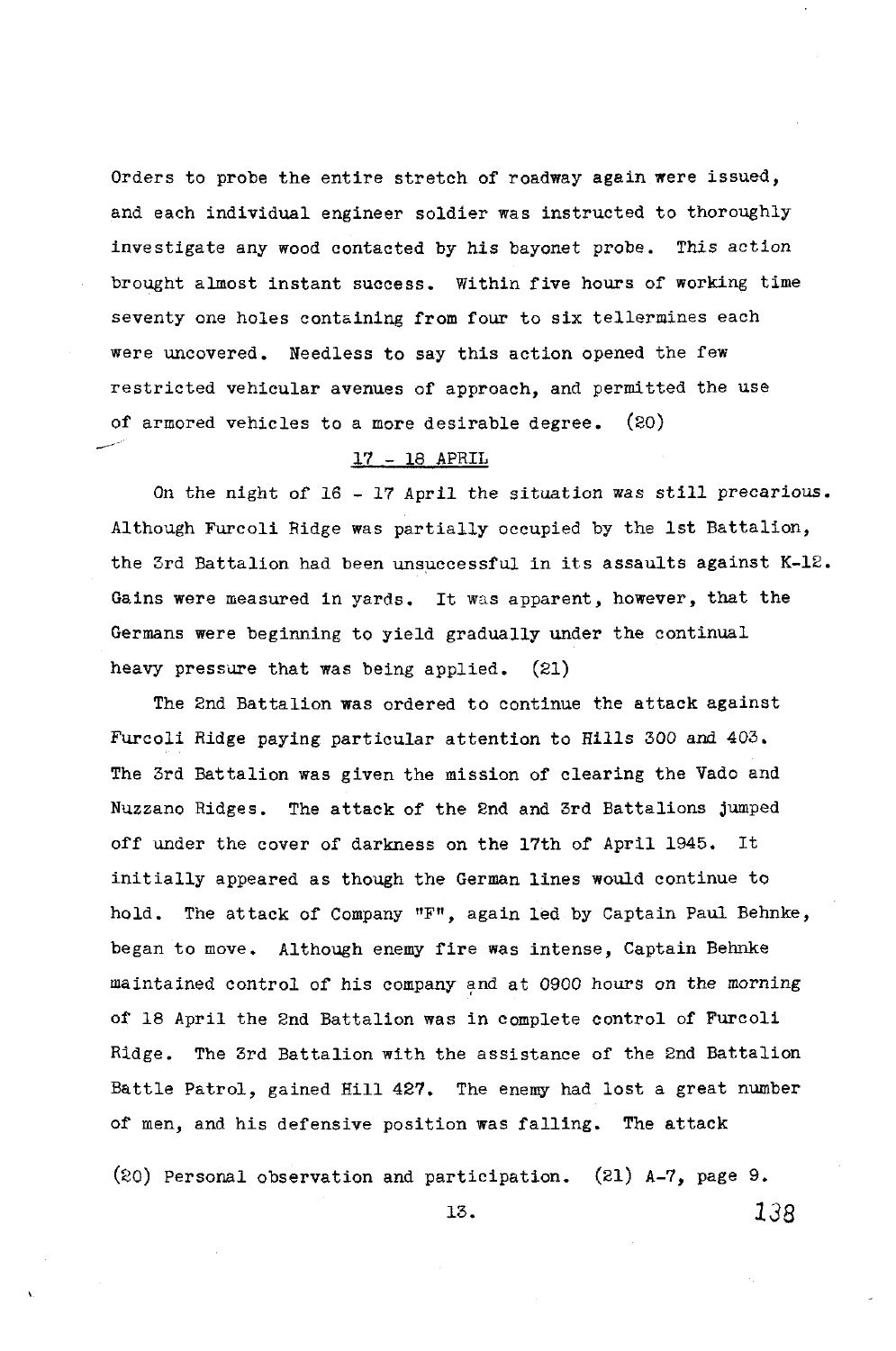continued. The 2nd Battalion with Company **"F"** leading captured Le Braine and Canova while the 3rd Battalion funcilled their mission of clearing the Nuzzano Ridge, taking Hill 403 and Vado. The objectives of Vado and Canova were both on Route 6620 and the 349th Combat Team was pinched out by the 6th South African Division on the left and the 350th Infantry Regiment on the right. Two prisoners from the G-2 section of the German 65th Division later credited the breakthrough at Furcoli and Monte Rumici as **the** prime factor in the collapse of the Genghis Kahn Line. The loss to the Germans of the Monte Rwnici feature contributed to the fall of Mt. Adone in the 91st Infantry Division sector. (22)

After being pinched out by the Sixth South African Armored Division, and by the 350th Infantry Regiment, the 349th Infantry Regimental Combat Team was once again entrucked and moved to Vergato, Italy. By 0800 hours on the 19th of April, all elements, organic and attached, had arrived in the new assembly area. On the night of 19 April, the troops once again entrucked and moved to the village of Lama. Here the foot elements of the regiment dismounted. Extra ammunition, rations, and water were issued. Early on the morning of 20 April the attack pushed forward into the mountains. The formation used was a column of two regiments with the 351st Infantry Regiment leading. A distance of one thousand yards separated the two units. Very light resistance was met and the column moved rapidly forward. The small mountain village of Lagune was reached by 1830 hours 20 April, but the advance was pushed forward until the troops arrived at La Torre. Here the tired troops were given a short rest and at 0300 hours on

(22) A-7, pages 9, 10, 11; A-4, page 9, personal observation.

14.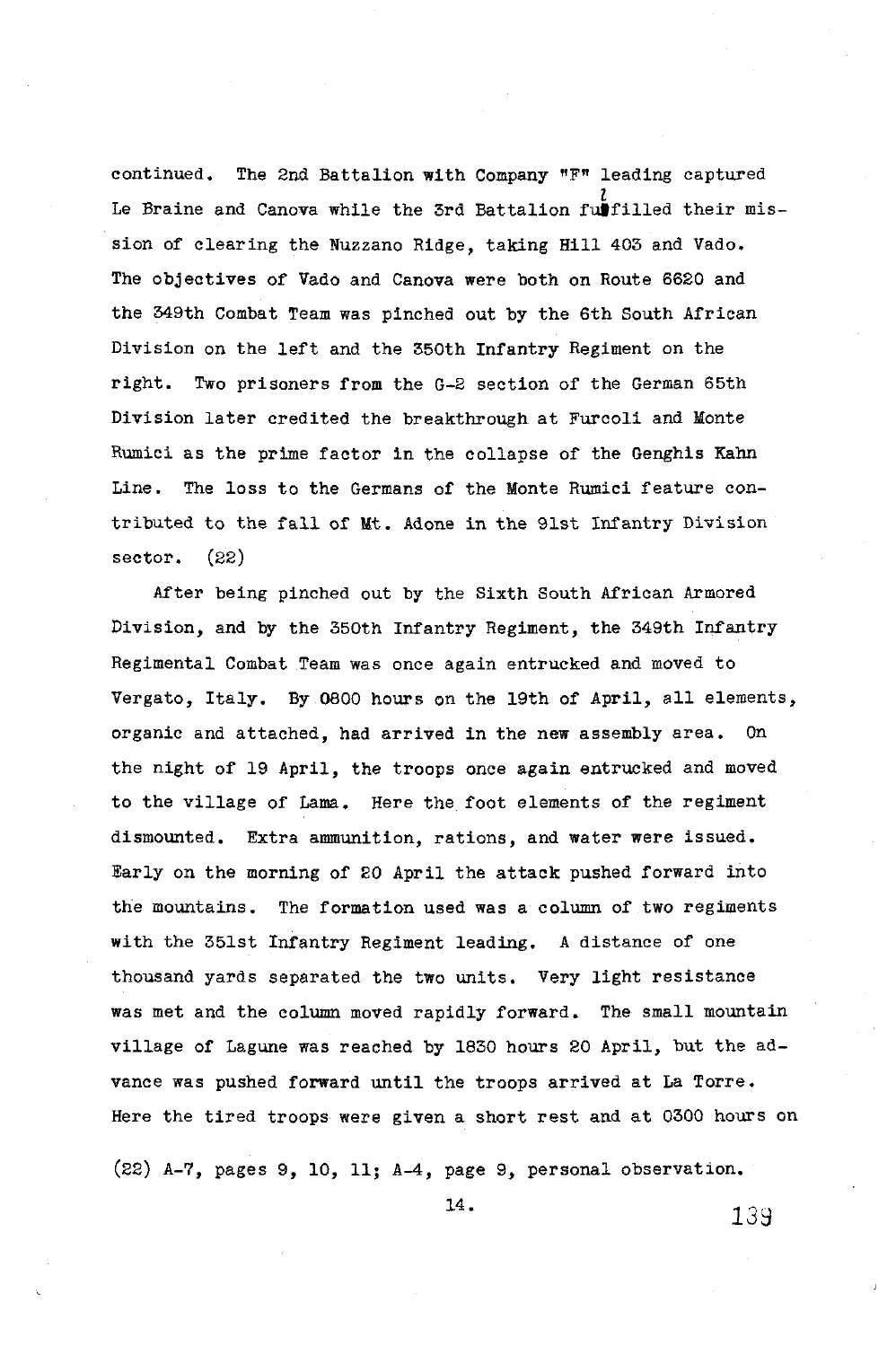21 April, the advance continued. Resistance was still scattered and light, and it began to look as though the German had disappeared. The formation was still a column of regiments with the 351st Infantry leading. Forward elements of the 349th Infantry reached the Po Valley at 0900 hours, 21 April, without being Seriously engaged by the enemy. Headquarters 88th Infantry Division issued an oral order to Colonel P. E. LeStourgeon, Regimental Commander of the 349th Infantry, giving the regiment a sector and committing it to front line action. Colonel LeStourgeon immediately had his staff prepare Field Order number four, dated 21 April 1945, which gave the direction of attack as three hundred and sixty degrees with the mission of reaching the Po River in the shortest possible time. The formation for the renewed push was Third Battalion on the right, Second Battalion on the left with the First Battalion in reserve. The pursuit commenced at **1000**  hours, 21 April, and rapidity of movement was stressed. Groups of Germans were surrendering to the American soldier without a round being fired, and when resistance was met it was scattered and light. The pursuit continued on foot until the 22nd of April 1945, when the regiment received some tanks and tank destroyers. Troops were immediately mounted on these vehicles and the race to the Po River commenced. Soon the Allies in Italy were to complete the defeat of the German Armies, and the surrender was to be signed. At the close of this campaign the 88th Infantry Division, the workhorse of I1 Corps was officially credited with the capture of 24,560 Prisoners of War. The next comparable figure for an American Infantry Division in the entire I1 Corps sector was 8,891. This latter figure was attained by the 91st Infantry

15.

140

I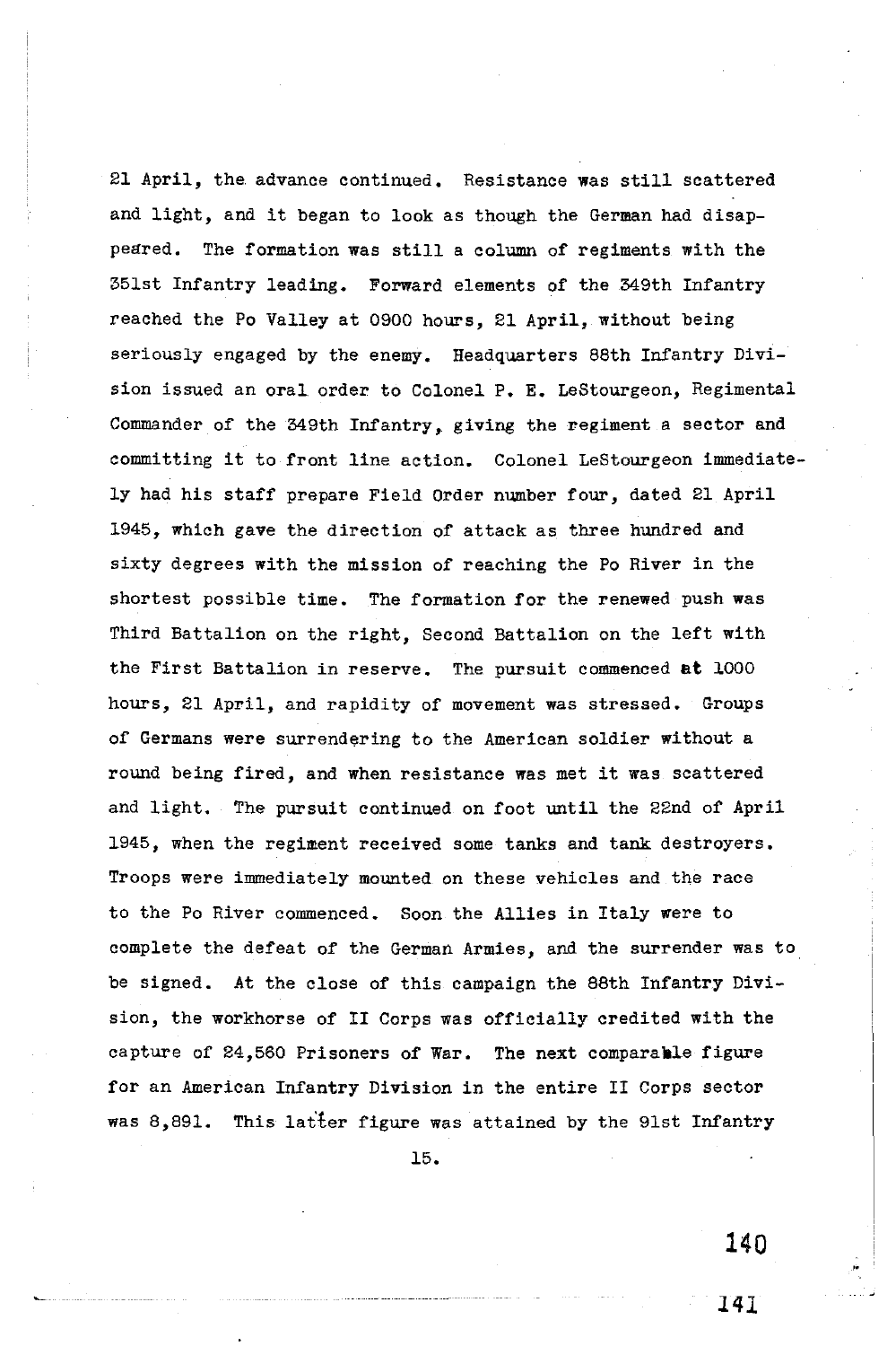# <sup>2</sup>- Fire and Movement:

a. Fire and movement resulted in quick advances when all riflemen delivered fire. Platoon and squad leaders must overcome the tendency of individual riflemen. to withhold fire for fear of disclosing their position.

# 3 - Conditioning and Training:

a. Rigorous physical. conditioning and thorough individual and group training make alert, tough, and aggressive soldiers. The soldier in combat will only do those things he has done in training. He cannot be told what to do in combat if he has not been required to do it in training.

## 4 - Communications:

a. All units comprising a Regimental Combat Team shoud have communications with each other in the attack.

# 5 - Reconnaissance:

a. Vehicle and foot reconnaissance proved to be inadequate in many cases. Txtensive use was made of artillery liaison planes, and this proved to **bs** highly successful especially for engineer intelligence information. Vital road and stream information was obtained in this manner, and the additional time allowed could be spent in planning for the reduction of obstacles.

6 - Anti-Aircraft Artillery Support:

a. Anti-aircraft artillery as a ground support weapon proved to be highly successful. Provided with telephone communications they are capable of achieving large and accurate volumes of fire by the indirect fire methods. In order to effect direct fire support it is essential that they work together with the supported infantry unit in training and in combat. M 15's (one 37 **M.M.** and

18.